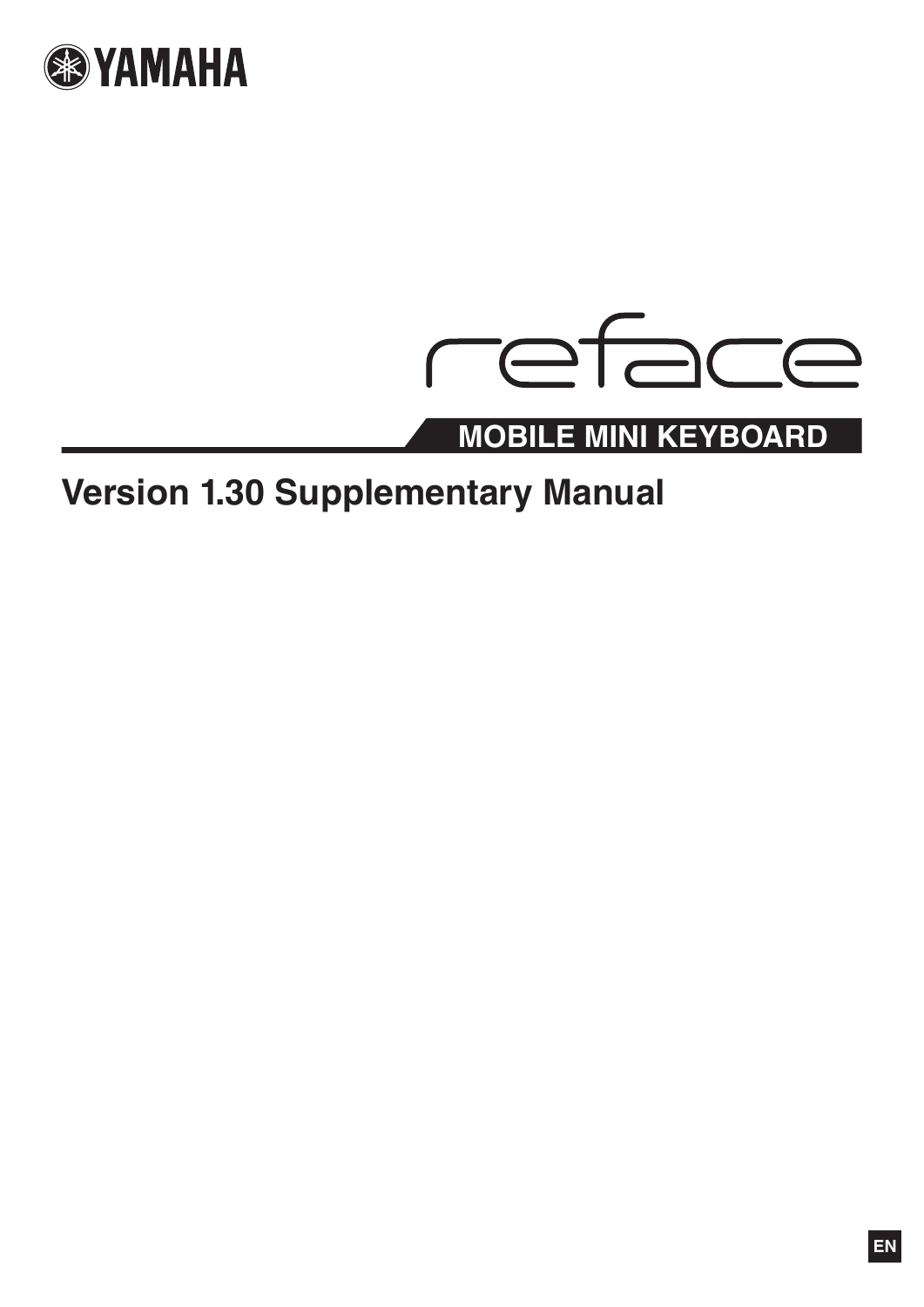This manual describes additions and changes with respect to the Owner's Manual that came with your instrument. It also includes Version 1.2 content for the reface CS and reface DX.

# **Table of Contents**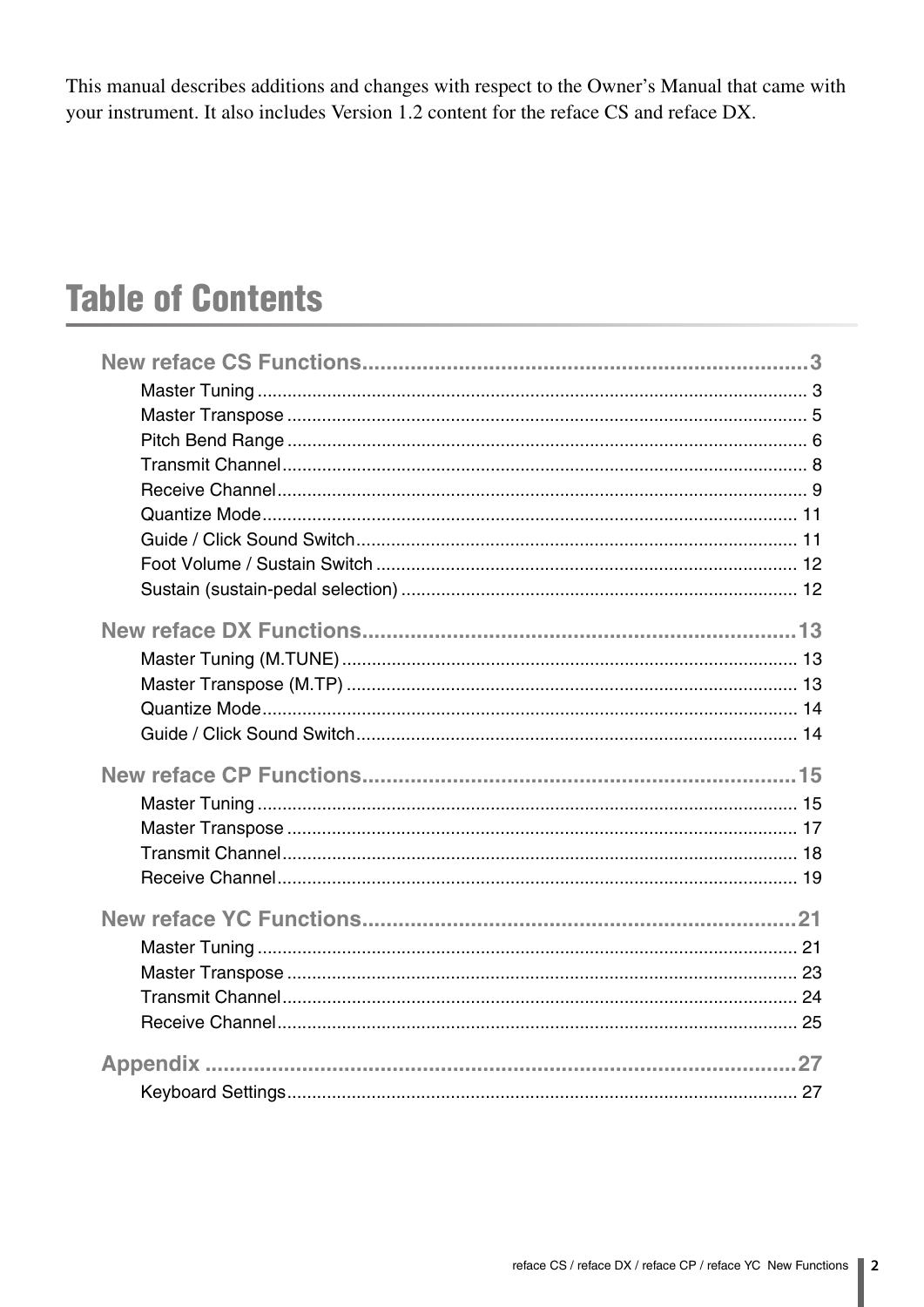<span id="page-2-0"></span>Yamaha has upgraded the reface CS firmware, adding the following new functions.

- • [Master Tuning](#page-2-1)
- • [Master Transpose](#page-4-0)
- • [Pitch Bend Range](#page-5-0)
- • [Transmit Channel](#page-7-0)
- • [Receive Channel](#page-8-0)
- • [Quantize Mode](#page-10-0)
- • [Guide / Click Sound Switch](#page-10-1)
- • [Foot Volume / Sustain Switch](#page-11-0)
- • [Sustain](#page-11-1)

## <span id="page-2-1"></span>Master Tuning

The Master Tuning function sets the tuning for the entire instrument (414.8 to 466.8 Hz).

This can be very useful when you wish to tune your reface to the pitch of another instrument or a CD.

**Factory default setting:** 440.0 Hz

#### Setting to either 440.0 Hz or 442.0 Hz

**1.** While holding down the A3 key, set the  $[\bigcup]$  (Standby/On) switch to On ( $\blacksquare$ ).



Each time you perform this operation, the master tuning will toggle between 440.0 Hz and 442.0 Hz.

**Display when set**

| 440.0 Hz | Lamps from the LOOPER section light up. |
|----------|-----------------------------------------|
| 442.0 Hz | Lamps from the LOOPER section flash.    |

#### Adjusting in 0.2-Hz steps

**1.** While holding down the A3, C#4, and E4 keys, set the  $[\bigcup]$  (Standby/On) switch to On ( $\blacksquare$ ). This activates Advanced Settings mode.



In this mode, all of the OSC [TYPE] lamps light up, and you can change parameters by using the keyboard.

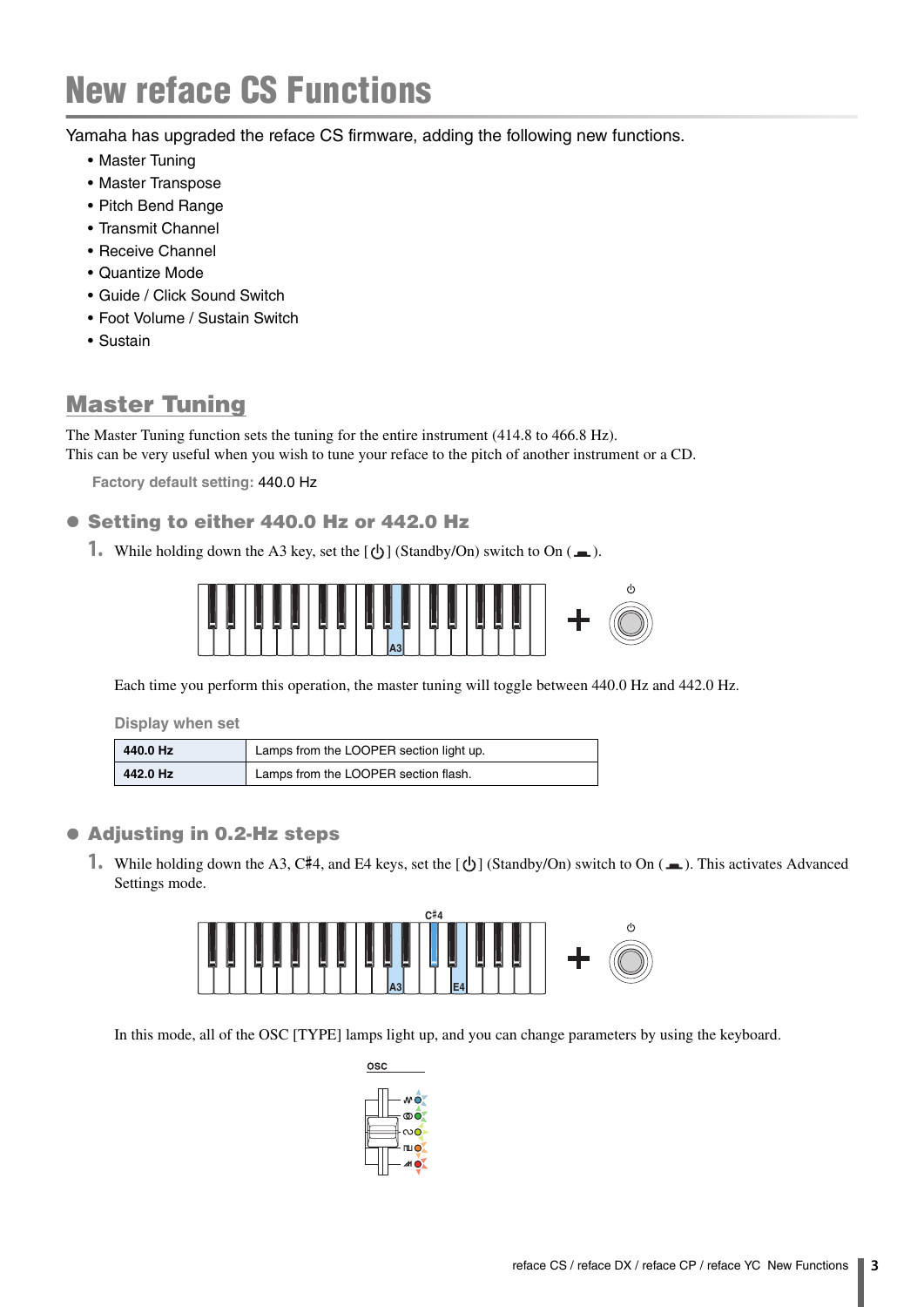- **2.** While holding down the C2 key, press a key between A#3 and C#4.
	- If, for example, you wish to raise the pitch by 1.00 Hz, press the C#4 key five times while holding down the C2 key.



Whenever you press a parameter selection key or a setting key, the lighting condition of the OSC [TYPE] lamps changes accordingly. No sound is produced during the setting process.

**3.** Release the C2 key and confirm that all of the OSC [TYPE] lamps light up. This indicates that your setting has been saved.

#### **NOTICE**

Do not turn off the instrument until all of the OSC [TYPE] lamps have lit up. Failure to observe this precaution can lead to data becoming corrupted.



**4.** Play a key other than the parameter selection keys (C2 to E2) to check the sound. If you need to continue adjusting, return to Step 2 above.



**5.** Press the  $[\bigcup]$  (Standby/On) switch to turn off the instrument and exit Advanced Settings mode. In order to avoid changing other parameter settings while playing, be sure to always exit Advanced Settings mode after changing settings.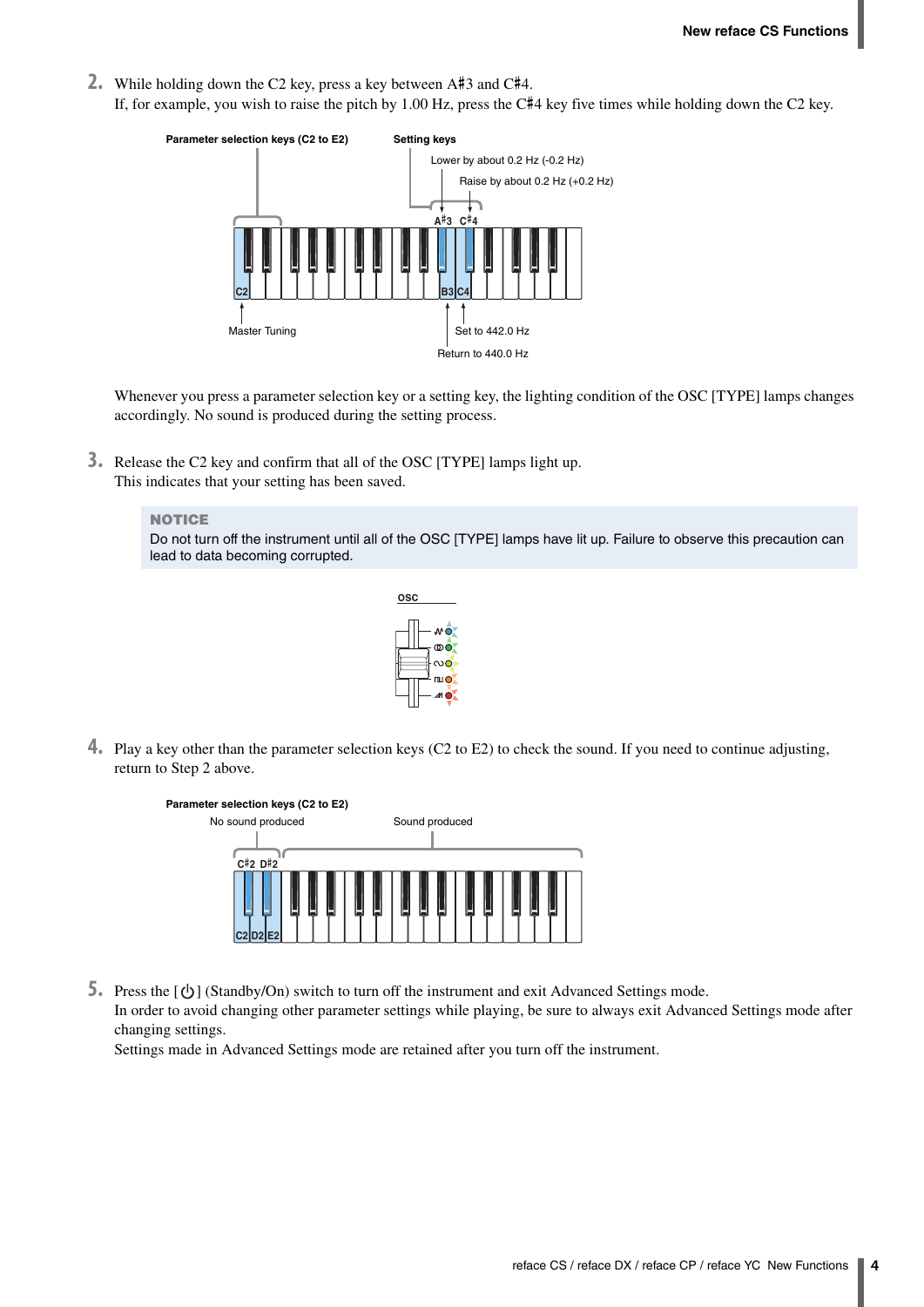## <span id="page-4-0"></span>Master Transpose

The Master Transpose function adjusts the sound produced by the keyboard in semitone units (where 12 semitones equals one octave).

This allows you to, for example, change the key of a song while still playing the same keys on the keyboard.

**Factory default setting:** 0

#### **• Procedure**

**1.** While holding down the A3, C#4, and E4 keys, set the [ $\bigcup$ ] (Standby/On) switch to On ( $\blacksquare$ ). This activates Advanced Settings mode.



In this mode, all of the OSC [TYPE] lamps light up, and you can change parameters by using the keyboard.



**2.** While holding down the D2 key, press a key between C3 and C5.



Whenever you press a parameter selection key or a setting key, the lighting condition of the OSC [TYPE] lamps changes accordingly. No sound is produced during the setting process.

**3.** Release the D2 key and confirm that all of the OSC [TYPE] lamps light up. This indicates that your setting has been saved.

#### **NOTICE**

Do not turn off the instrument until all of the OSC [TYPE] lamps have lit up. Failure to observe this precaution can lead to data becoming corrupted.

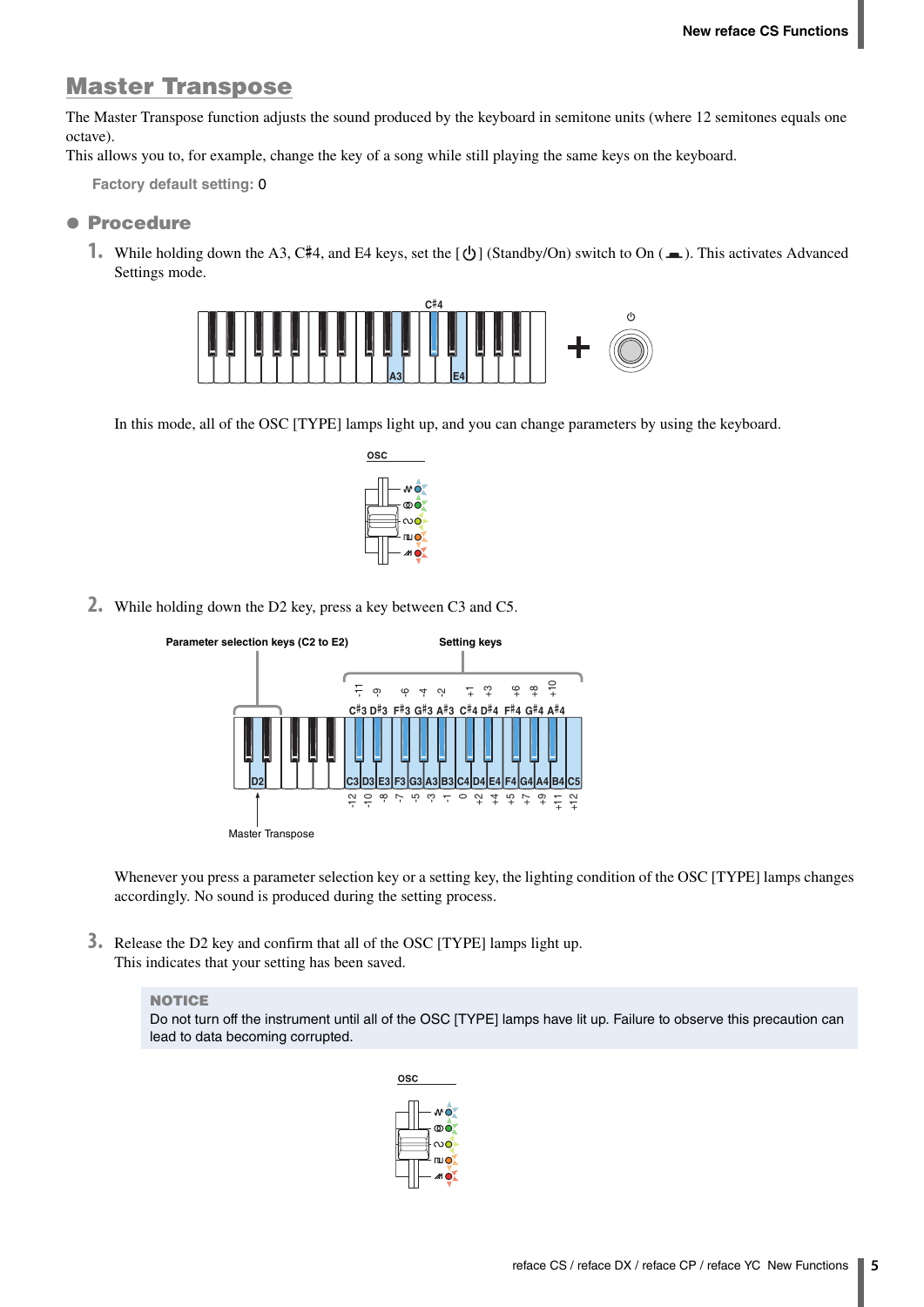**4.** Play a key other than the parameter selection keys (C2 to E2) to check the sound. If you need to continue adjusting, return to Step 2 above.



**5.** Press the [ ] (Standby/On) switch to turn off the instrument and exit Advanced Settings mode. In order to avoid changing other parameter settings while playing, be sure to always exit Advanced Settings mode after changing settings.

Settings made in Advanced Settings mode are retained after you turn off the instrument.

## <span id="page-5-0"></span>Pitch Bend Range

The Pitch Bend Range function sets, in semitone units, the range over which the pitch can be varied.

**NOTE** If you wish to reverse the direction in which the pitch bends, use the Pitch-bend Range Inversion function.

**Factory default setting:** 12 semitones (one octave)

#### $\bullet$  **Setting to 12 semitones or two semitones**

**1.** While holding down the C3 key, set the  $[\bigcirc]$  (Standby/On) switch to On ( $\blacksquare$ ).

| <b>Country Country</b> | -<br><b>September</b><br>- | L<br>. .<br>تسببنا | ш<br>Ē<br>- | ш<br>and the contract of<br><b>Contract Contract</b> | . .<br>. .<br>⊶<br>نسا<br>≕ | ↻<br>∼<br>- |
|------------------------|----------------------------|--------------------|-------------|------------------------------------------------------|-----------------------------|-------------|
|------------------------|----------------------------|--------------------|-------------|------------------------------------------------------|-----------------------------|-------------|

Each time you perform this operation, the pitch bend range toggles between "12" and "2."

**Display when set**

| - 12 | Lamps from the LOOPER section light up. |
|------|-----------------------------------------|
|      | Lamps from the LOOPER section flash.    |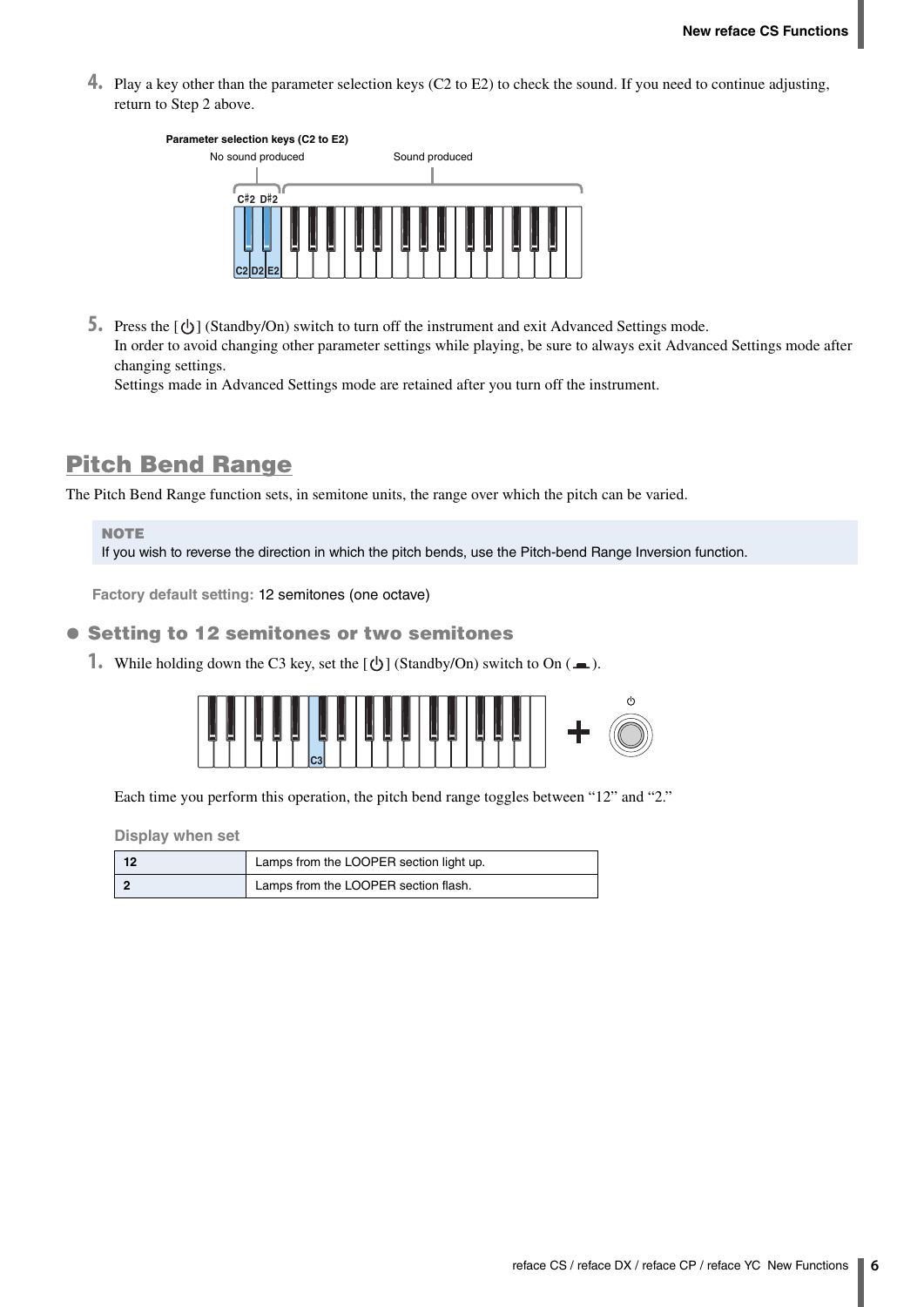#### **• Adjusting in semitone units**

**1.** While holding down the A3, C#4, and E4 keys, set the [ $\bigcup$ ] (Standby/On) switch to On ( $\blacksquare$ ). This activates Advanced Settings mode.



In this mode, all of the OSC [TYPE] lamps light up, and you can change parameters by using the keyboard.



**2.** While holding down the E2 key, press a key between C3 and C5.



Whenever you press a parameter selection key or a setting key, the lighting condition of the OSC [TYPE] lamps changes accordingly. No sound is produced during the setting process.

**3.** Release the E2 key and confirm that all of the OSC [TYPE] lamps light up. This indicates that your setting has been saved.

#### **NOTICE**

Do not turn off the instrument until all of the OSC [TYPE] lamps have lit up. Failure to observe this precaution can lead to data becoming corrupted.

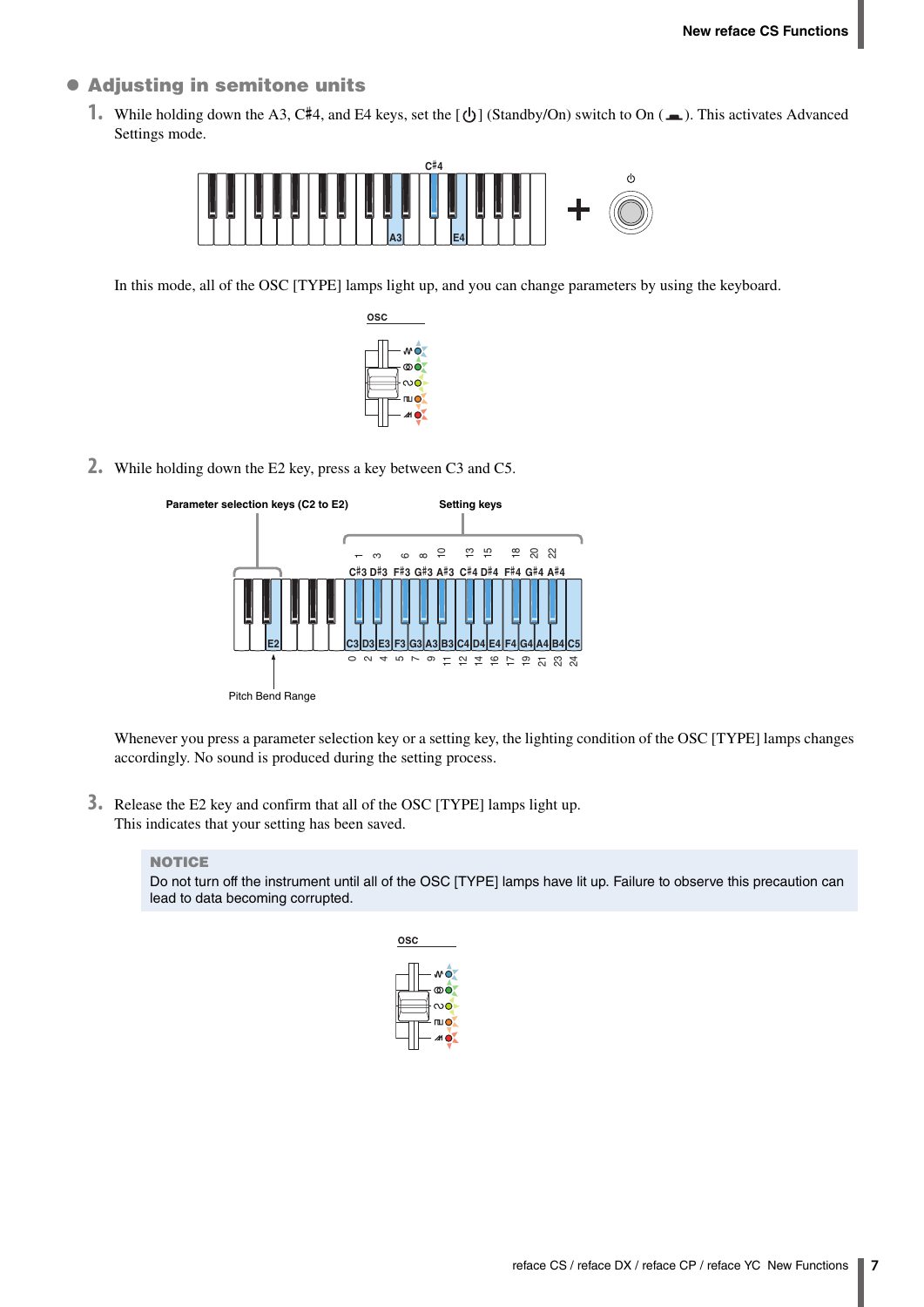**4.** Play a key other than the parameter selection keys (C2 to E2) to check the sound. If you need to continue adjusting, return to Step 2 above.



5. Press the [ $\bigcup$ ] (Standby/On) switch to turn off the instrument and exit Advanced Settings mode. In order to avoid changing other parameter settings while playing, be sure to always exit Advanced Settings mode after changing settings.

Settings made in Advanced Settings mode are retained after you turn off the instrument.

## <span id="page-7-0"></span>Transmit Channel

The Transmit Channel function sets the MIDI transmit channel.

**Factory default setting:** Channel 1

#### **• Setting channels 1 to 16 or turning off MIDI transmit**

**1.** While holding down the A3, C#4, and E4 keys, set the  $\left[\bigcup\right]$  (Standby/On) switch to On ( $\blacksquare$ ). This activates Advanced Settings mode.



In this mode, all of the OSC [TYPE] lamps light up, and you can change parameters by using the keyboard.



**2.** While holding down the C#2 key, press a key between C3 and E4.



Whenever you press a parameter selection key or a setting key, the lighting condition of the OSC [TYPE] lamps changes accordingly. No sound is produced during the setting process.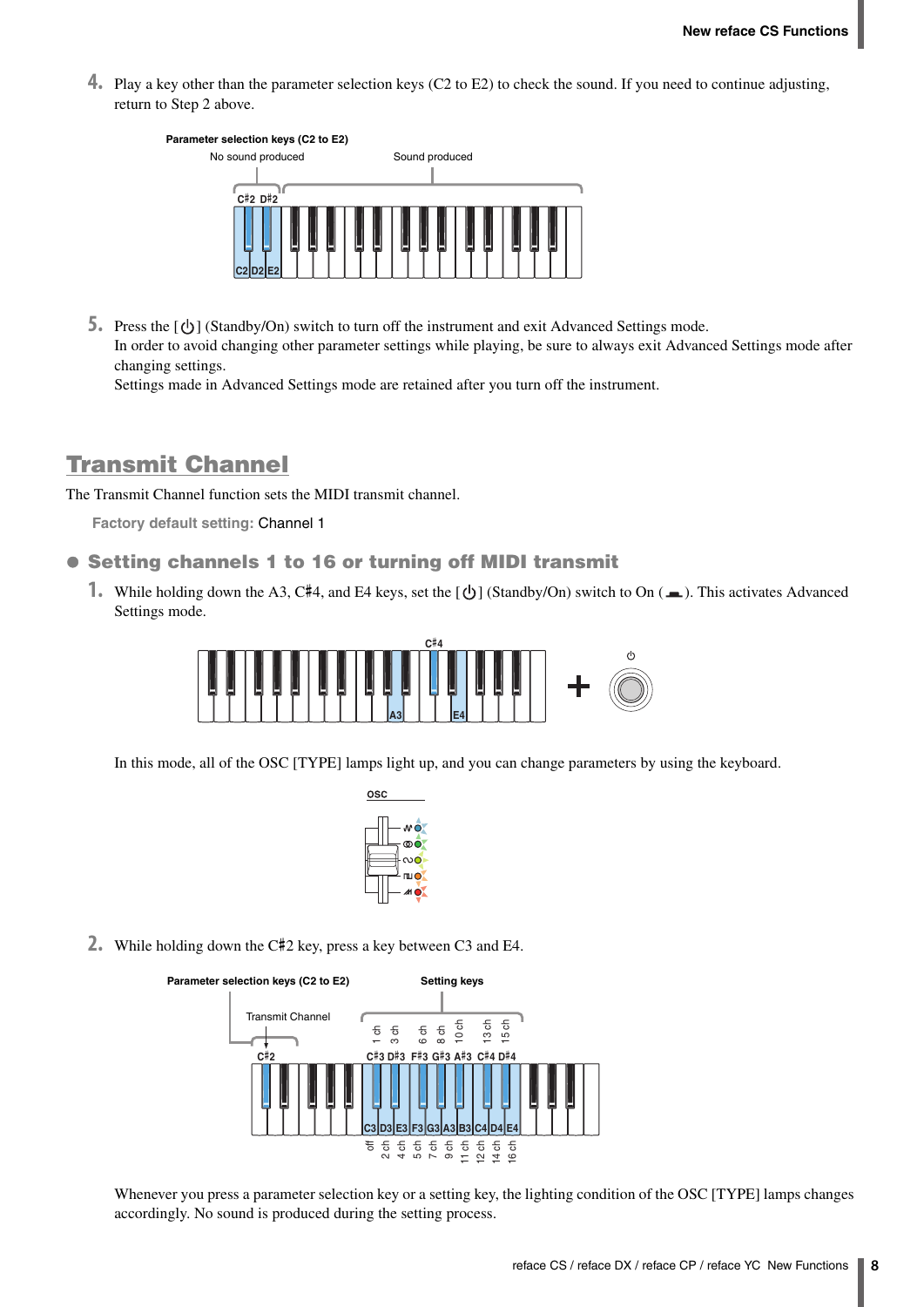**3.** Release the C#2 key and confirm that all of the OSC [TYPE] lamps light up. This indicates that your setting has been saved.

```
NOTICE
```
Do not turn off the instrument until all of the OSC [TYPE] lamps have lit up. Failure to observe this precaution can lead to data becoming corrupted.



**4.** Play a key other than the parameter selection keys (C2 to E2) to check the sound. If you need to continue adjusting, return to Step 2 above.



**5.** Press the  $[\langle \cdot \rangle]$  (Standby/On) switch to turn off the instrument and exit Advanced Settings mode. In order to avoid changing other parameter settings while playing, be sure to always exit Advanced Settings mode after changing settings.

Settings made in Advanced Settings mode are retained after you turn off the instrument.

## <span id="page-8-0"></span>Receive Channel

The Receive Channel function sets the MIDI receive channel(s).

**Factory default setting:** All

#### **• Procedure**

**1.** While holding down the A3, C#4, and E4 keys, set the  $[\bigcup]$  (Standby/On) switch to On ( $\blacksquare$ ). This activates Advanced Settings mode.



In this mode, all of the OSC [TYPE] lamps light up, and you can change parameters by using the keyboard.

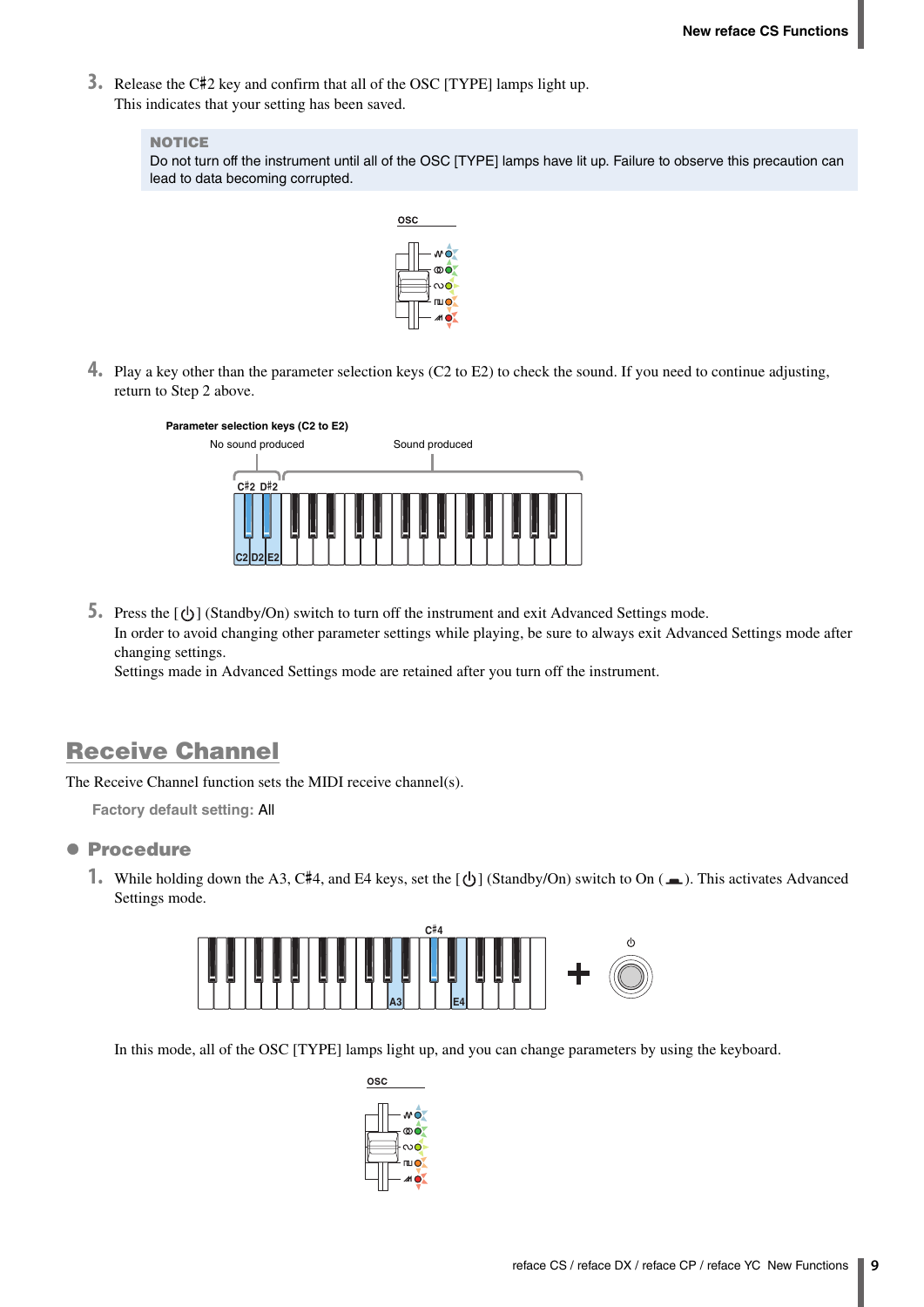**2.** While holding down the D#2 key, press a key between C3 and E4.



Whenever you press a parameter selection key or a setting key, the lighting condition of the OSC [TYPE] lamps changes accordingly. No sound is produced during the setting process.

**3.** Release the D#2 key and confirm that all of the OSC [TYPE] lamps light up. This indicates that your setting has been saved.

#### **NOTICE**

Do not turn off the instrument until all of the OSC [TYPE] lamps have lit up. Failure to observe this precaution can lead to data becoming corrupted.



**4.** Play a key other than the parameter selection keys (C2 to E2) to check the sound. If you need to continue adjusting, return to Step 2 above.



**5.** Press the  $[\langle \cdot \rangle]$  (Standby/On) switch to turn off the instrument and exit Advanced Settings mode. In order to avoid changing other parameter settings while playing, be sure to always exit Advanced Settings mode after changing settings.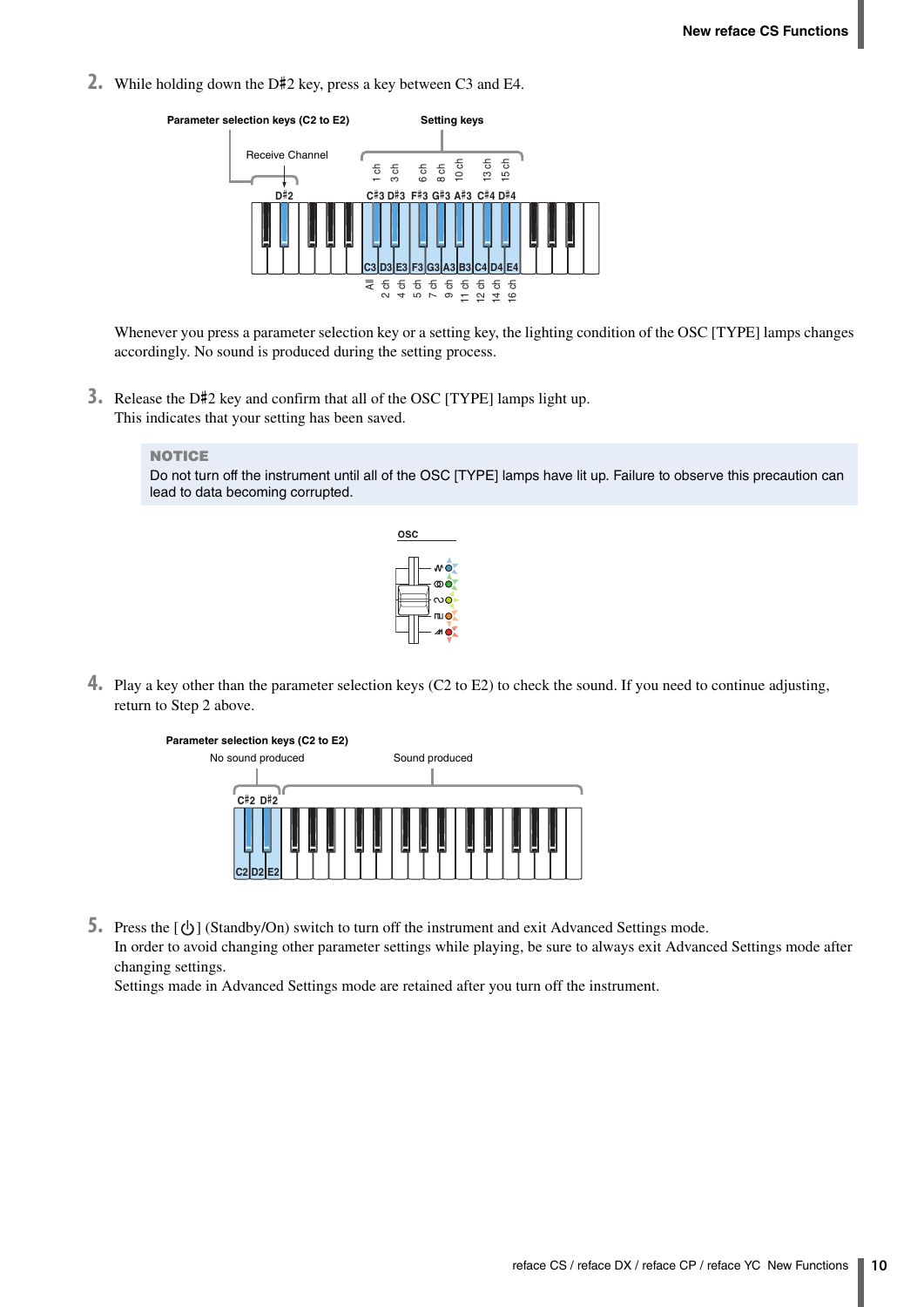## <span id="page-10-0"></span>Quantize Mode

Quantize mode lets you automatically quantize notes in real time as you record. Quantize aligns the timing of note events to the nearest beat. On your reface CS, you can select either sixteenth notes or eighth-note triplets as the quantize timing.



While holding down the D3 key, press the  $[\bigcirc]$  (Standby/On) switch to toggle Quantize mode on and off. While holding down the E3 key, press the  $\lceil \bigcup \rceil$  (Standby/On) switch to toggle the quantize timing between sixteenth notes and eighth-note triplets.

**Factory default setting:** Quantize off

Quantize timing at sixteenth notes

**Display when set**

| <b>Quantize on</b>                      | Lamps from the LOOPER section light up. |
|-----------------------------------------|-----------------------------------------|
| Quantize off                            | Lamps from the LOOPER section flash.    |
| Quantize timing at sixteenth notes      | Lamps from the LOOPER section light up. |
| Quantize timing at eighth-note triplets | Lamps from the LOOPER section flash.    |

## <span id="page-10-1"></span>Guide / Click Sound Switch

The Guide / Click Sound Switch function sets whether a guide sound or a click sound should be produced when recording loop phrases.

**Factory default setting:** Guide sound (the current sound)

#### **• Procedure**

**1.** While holding down the G3 key, set the  $[\bigcirc]$  (Standby/On) switch to On ( $\blacksquare$ ).



Each time you perform this operation, the sound toggles between guide and click.

**Display when set**

| Guide sound | Lamps from the LOOPER section light up. |
|-------------|-----------------------------------------|
| Click sound | Lamps from the LOOPER section flash.    |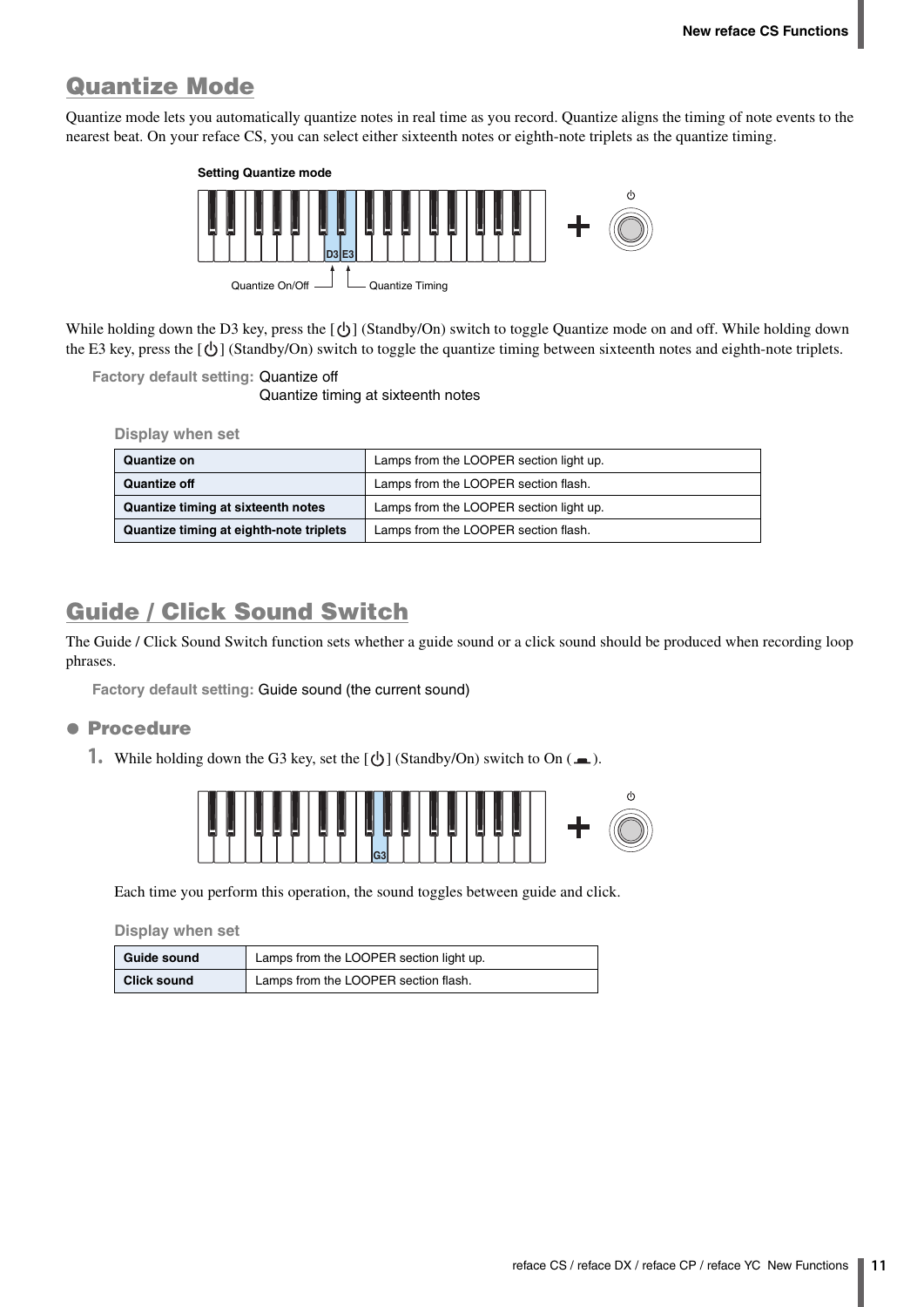## <span id="page-11-0"></span>Foot Volume / Sustain Switch

The Foot Volume / Sustain Switch function sets whether Foot Volume or Sustain is to be controlled via the [FOOT CONTROL-LER] jack.

**Factory default setting:** Foot Volume

#### **• Procedure**

**1.** While holding down the F3 key, set the  $[\bigcup]$  (Standby/On) switch to On ( $\blacksquare$ ).



Each time you perform this operation, the setting toggles between Foot Volume and Sustain.

**Display when set**

| <b>Foot Volume</b> | Lamps from the LOOPER section light up. |
|--------------------|-----------------------------------------|
| Sustain            | Lamps from the LOOPER section flash.    |

## <span id="page-11-1"></span>Sustain (sustain-pedal selection)

The Sustain function is used to set which sustain pedal is being used with your reface. If you have connected an FC3 foot pedal or an FC4 or FC5 foot switch, select "FC3" or "FC4/5" based on the pedal type (i.e., whether or not it supports half-damper operation), and furthermore, use the Foot Volume / Sustain Switch function to set "Sustain."

**NOTE** 

Half-damper playing has no effect on the sound of the reface CS.

**Factory default setting:** FC4/5 (an FC4 or FC5, or an FC3 without half-damper operation)

#### **• Procedure**

**1.** While holding down the G2 key, set the  $[\bigcirc]$  (Standby/On) switch to On  $(\square)$ .



Each time you perform this operation, the setting toggles between "FC3" and "FC4/5."

**Display when set**

| <b>FC4/5</b>    | Lamps from the LOOPER section light up. |
|-----------------|-----------------------------------------|
| FC <sub>3</sub> | Lamps from the LOOPER section flash.    |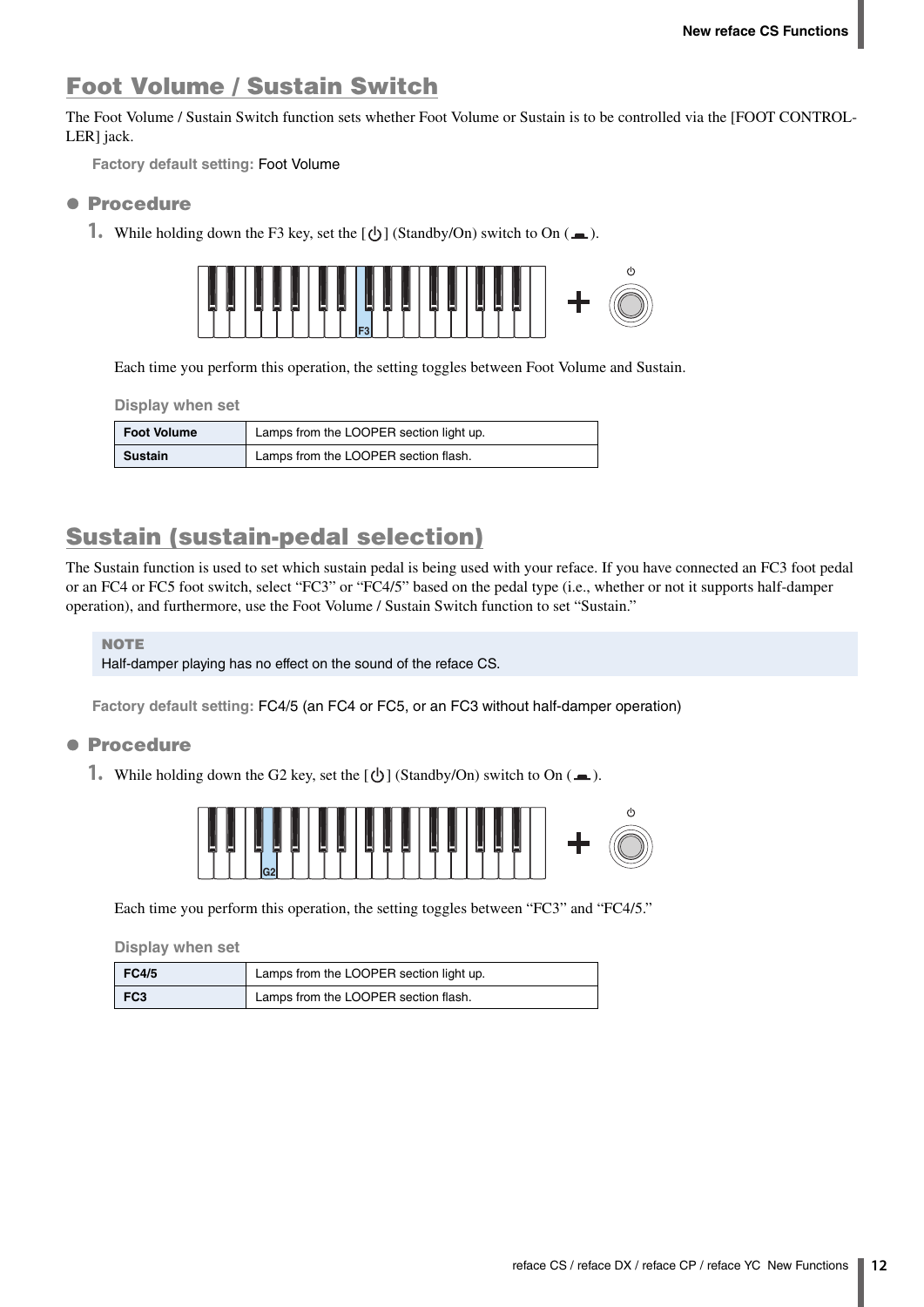# <span id="page-12-0"></span>New reface DX Functions

Yamaha has upgraded the reface DX firmware, adding the following new parameters.

- • [Master Tuning](#page-12-1)
- • [Master Transpose](#page-12-2)
- • [Quantize Mode](#page-13-0)
- • [Guide / Click Sound Switch](#page-13-1)

## <span id="page-12-1"></span>Master Tuning (M.TUNE)

## <span id="page-12-2"></span>Master Transpose (M.TP)

Master Tuning and Master Transpose can be set on the Tuning screen that has been added as Page 2 displayed by using the [FUNCTION] button.



| <b>M.TUNE</b><br>(Master Tuning) | 414.8 to 466.8 (Hz) | Shifts the pitch of the entire instrument in 0.2-Hz steps. This can be very useful when<br>you wish to tune your reface to the pitch of another instrument or a CD.                                                     |
|----------------------------------|---------------------|-------------------------------------------------------------------------------------------------------------------------------------------------------------------------------------------------------------------------|
|                                  | 440.0 (Hz)          | Returns the Master Tuning to the factory default setting (440.0 Hz).                                                                                                                                                    |
| M.TP<br>(Master Transpose)       | $-12$ to $+12$      | Adjusts the sound produced by the keyboard in semitone units (where 12 semitones<br>equals one octave). This allows you to, for example, change the key of a song while<br>still playing the same keys on the keyboard. |

#### **NOTE**

The MIDI Settings screen, the System Settings screen, and the Job screen can now be found on pages 3, 4, and 5, respectively.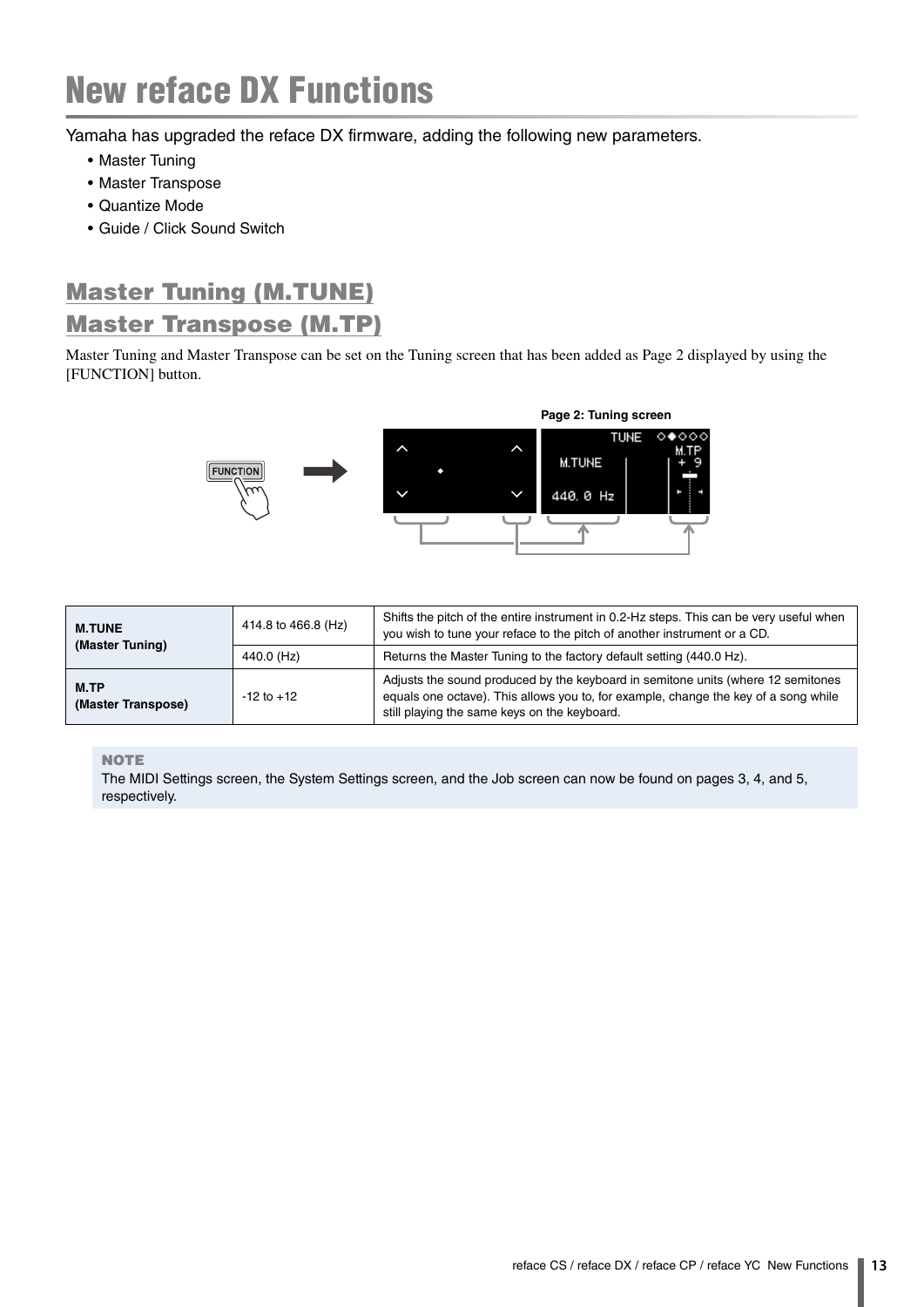## <span id="page-13-0"></span>Quantize Mode

Quantize mode lets you automatically quantize notes in real time as you record. Quantize aligns the timing of note events to the nearest beat. On your reface DX, you can select either sixteenth notes or eighth-note triplets as the quantize timing.

**Factory default setting:** Quantize off

#### Setting Quantize mode



Quantize mode can be set on the Looper's Recording Standby screen or Playing screen. Use the "QUANT" switch to switch between off, sixteenth notes, and eighth-note triplets.

## <span id="page-13-1"></span>Guide / Click Sound Switch

The Guide / Click Sound Switch function sets whether a guide sound or a click sound should be produced when recording the Phrase Looper's first phrase.

- **1.** Press the [LOOPER] button to start the Phrase Looper.
- **2.** Tap the leftmost switch from the DATA ENTRY section to switch between "GUIDE" (guide sound), "CLICK" (click sound), and "OFF."

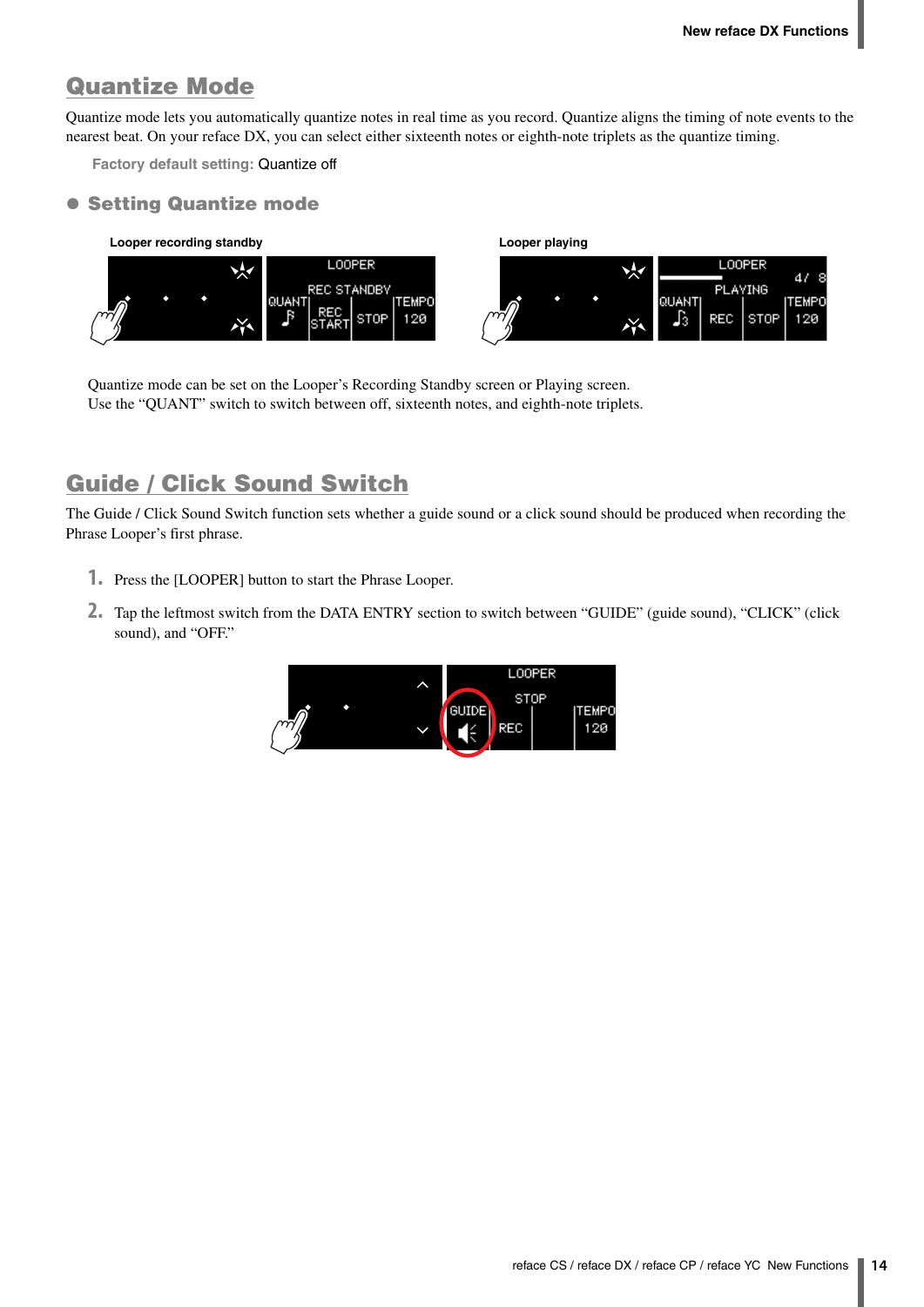# <span id="page-14-0"></span>New reface CP Functions

Yamaha has upgraded the reface CP firmware, adding the following new functions.

- • [Master Tuning](#page-14-1)
- • [Master Transpose](#page-16-0)
- • [Transmit Channel](#page-17-0)
- • [Receive Channel](#page-18-0)

## <span id="page-14-1"></span>Master Tuning

The Master Tuning function sets the tuning for the entire instrument (414.8 to 466.8 Hz). This can be very useful when you wish to tune your reface to the pitch of another instrument or a CD.

**Factory default setting:** 440.0 Hz

#### ● Setting to either 440.0 Hz or 442.0 Hz

**1.** While holding down the A3 key, set the  $[\binom{b}{1}]$  (Standby/On) switch to On ( $\blacksquare$ ).



Each time you perform this operation, the master tuning will toggle between 440.0 Hz and 442.0 Hz.

#### **Display when set**

| 440.0 Hz | The [TYPE] knob's Clv lamp and the lamps from the TREMOLO/WAH to D.DELAY/A.DELAY<br>sections light up. |
|----------|--------------------------------------------------------------------------------------------------------|
| 442.0 Hz | The [TYPE] knob's Clv lamp and the lamps from the TREMOLO/WAH to D.DELAY/A.DELAY<br>sections flash.    |

#### Adjusting in 0.2-Hz steps

**1.** While holding down the A3, C#4, and E4 keys, set the  $[\bigcup]$  (Standby/On) switch to On ( $\blacksquare$ ). This activates Advanced Settings mode.



In this mode, all of the [TYPE] lamps light up, and you can change parameters by using the keyboard.

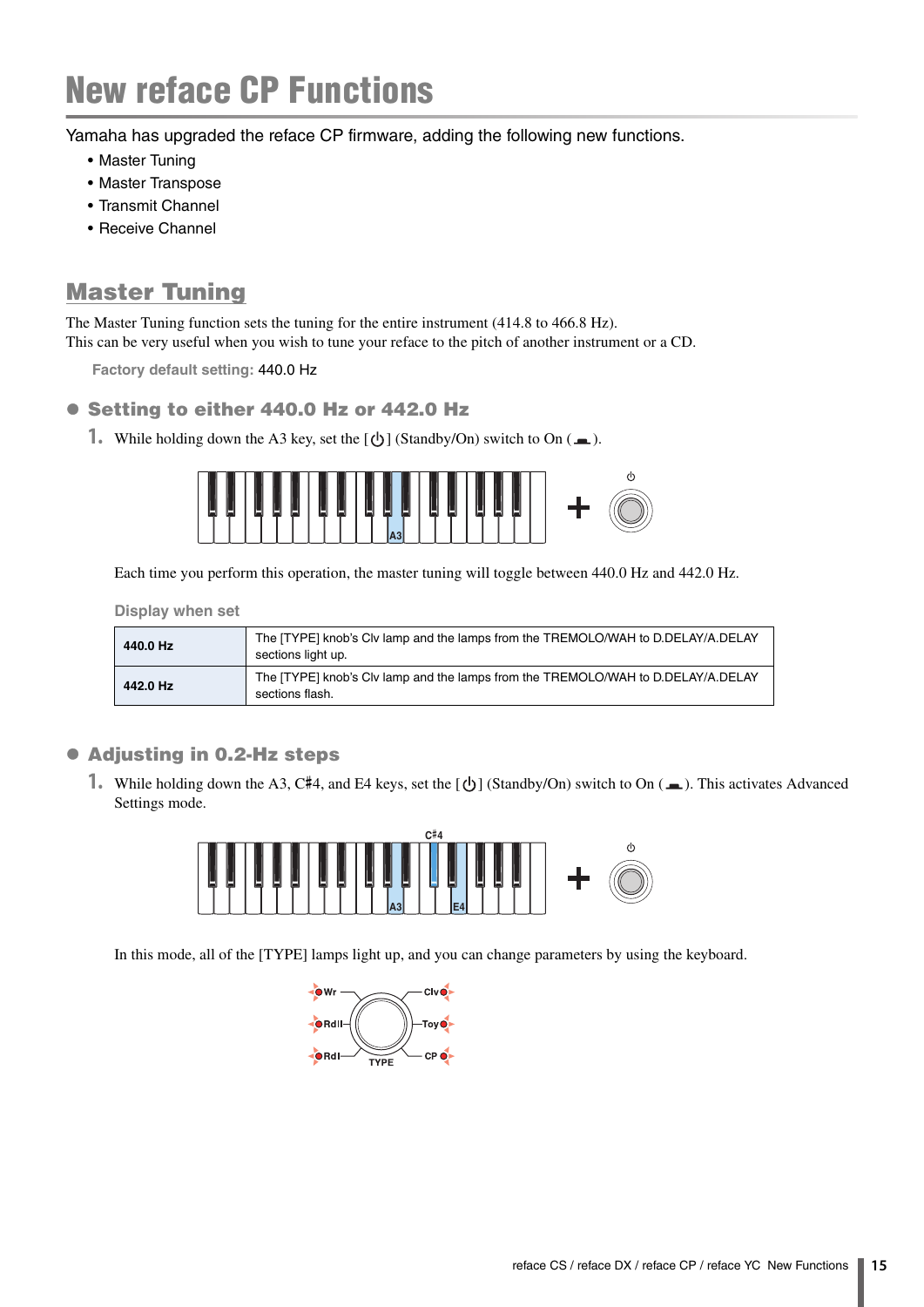- **2.** While holding down the C2 key, press a key between A#3 and C#4.
	- If, for example, you wish to raise the pitch by 1.00 Hz, press the  $C#4$  key five times while holding down the C2 key.



Whenever you press a parameter selection key or a setting key, the lighting condition of the [TYPE] lamps changes accordingly. No sound is produced during the setting process.

**3.** Release the C2 key and confirm that all of the [TYPE] lamps light up. This indicates that your setting has been saved.

#### **NOTICE**

Do not turn off the instrument until all of the [TYPE] lamps have lit up. Failure to observe this precaution can lead to data becoming corrupted.



**4.** Play a key other than the parameter selection keys (C2 to D#2) to check the sound. If you need to continue adjusting, return to Step 2 above.



**5.** Press the  $[\bigcirc]$  (Standby/On) switch to turn off the instrument and exit Advanced Settings mode. In order to avoid changing other parameter settings while playing, be sure to always exit Advanced Settings mode after changing settings.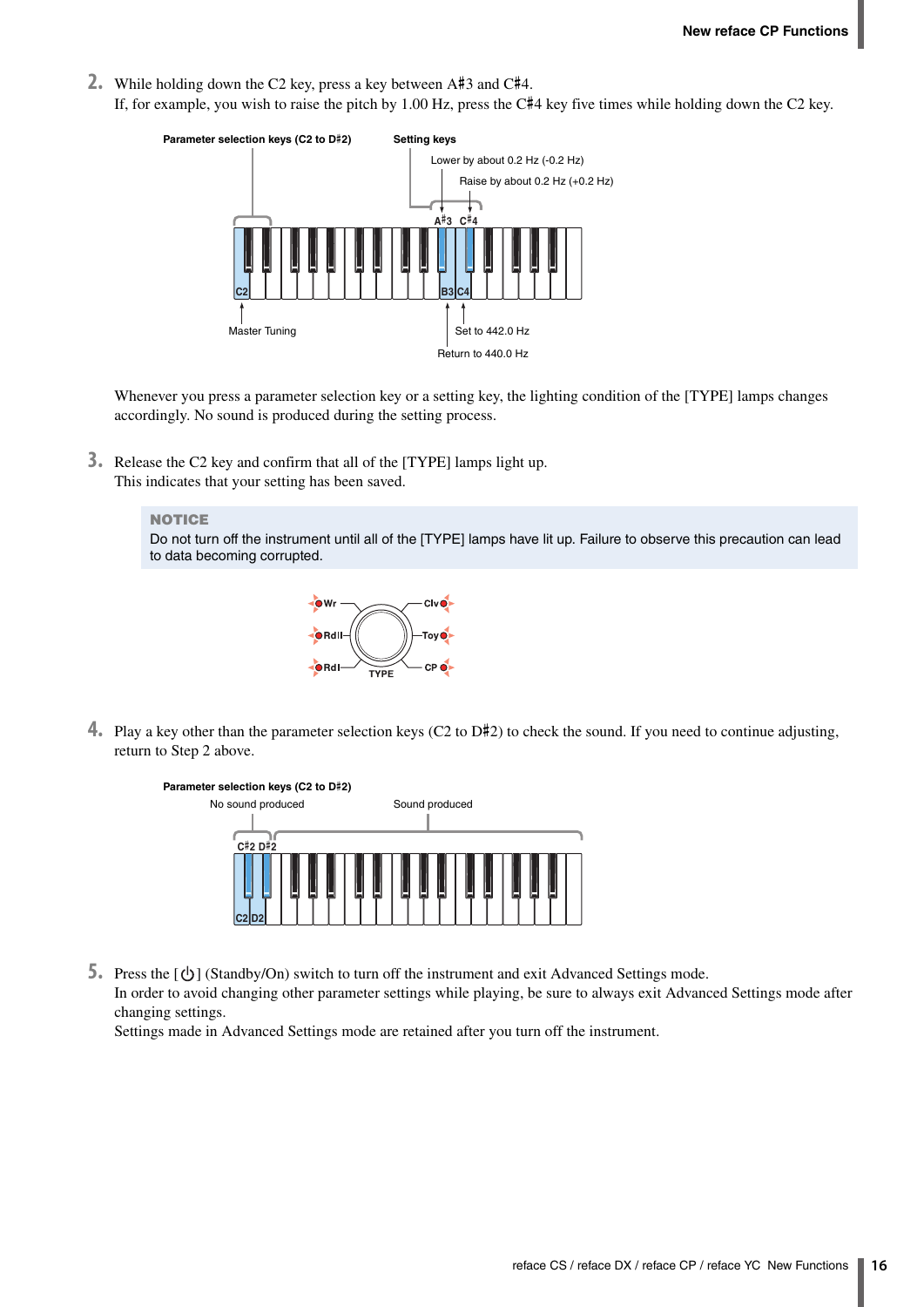### <span id="page-16-0"></span>Master Transpose

The Master Transpose function adjusts the sound produced by the keyboard in semitone units (where 12 semitones equals one octave).

This allows you to, for example, change the key of a song while still playing the same keys on the keyboard.

**Factory default setting:** 0

#### **• Procedure**

**1.** While holding down the A3, C#4, and E4 keys, set the [ $\bigcup$ ] (Standby/On) switch to On ( $\blacksquare$ ). This activates Advanced Settings mode.



In this mode, all of the [TYPE] lamps light up, and you can change parameters by using the keyboard.



**2.** While holding down the D2 key, press a key between C3 and C5.



Whenever you press a parameter selection key or a setting key, the lighting condition of the [TYPE] lamps changes accordingly. No sound is produced during the setting process.

**3.** Release the D2 key and confirm that all of the [TYPE] lamps light up. This indicates that your setting has been saved.

#### **NOTICE**

Do not turn off the instrument until all of the [TYPE] lamps have lit up. Failure to observe this precaution can lead to data becoming corrupted.

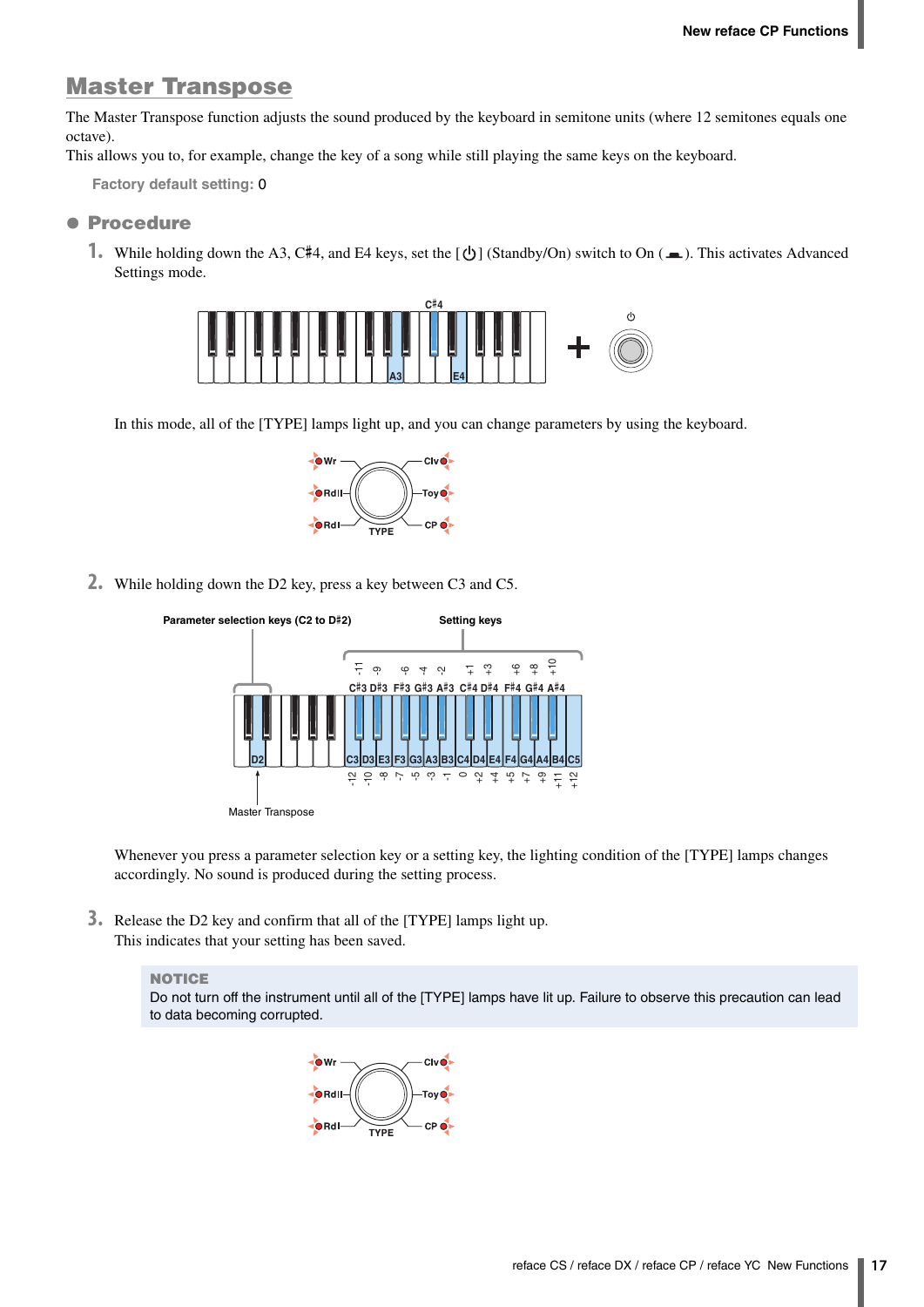**4.** Play a key other than the parameter selection keys (C2 to D#2) to check the sound. If you need to continue adjusting, return to Step 2 above.



**5.** Press the [ $\bigcup$ ] (Standby/On) switch to turn off the instrument and exit Advanced Settings mode. In order to avoid changing other parameter settings while playing, be sure to always exit Advanced Settings mode after changing settings.

Settings made in Advanced Settings mode are retained after you turn off the instrument.

## <span id="page-17-0"></span>Transmit Channel

The Transmit Channel function sets the MIDI transmit channel.

**Factory default setting:** Channel 1

#### **• Procedure**

**1.** While holding down the A3, C#4, and E4 keys, set the  $\left[\bigcup\right]$  (Standby/On) switch to On ( $\blacksquare$ ). This activates Advanced Settings mode.



In this mode, all of the [TYPE] lamps light up, and you can change parameters by using the keyboard.



**2.** While holding down the C#2 key, press a key between C3 and E4.



Whenever you press a parameter selection key or a setting key, the lighting condition of the [TYPE] lamps changes accordingly. No sound is produced during the setting process.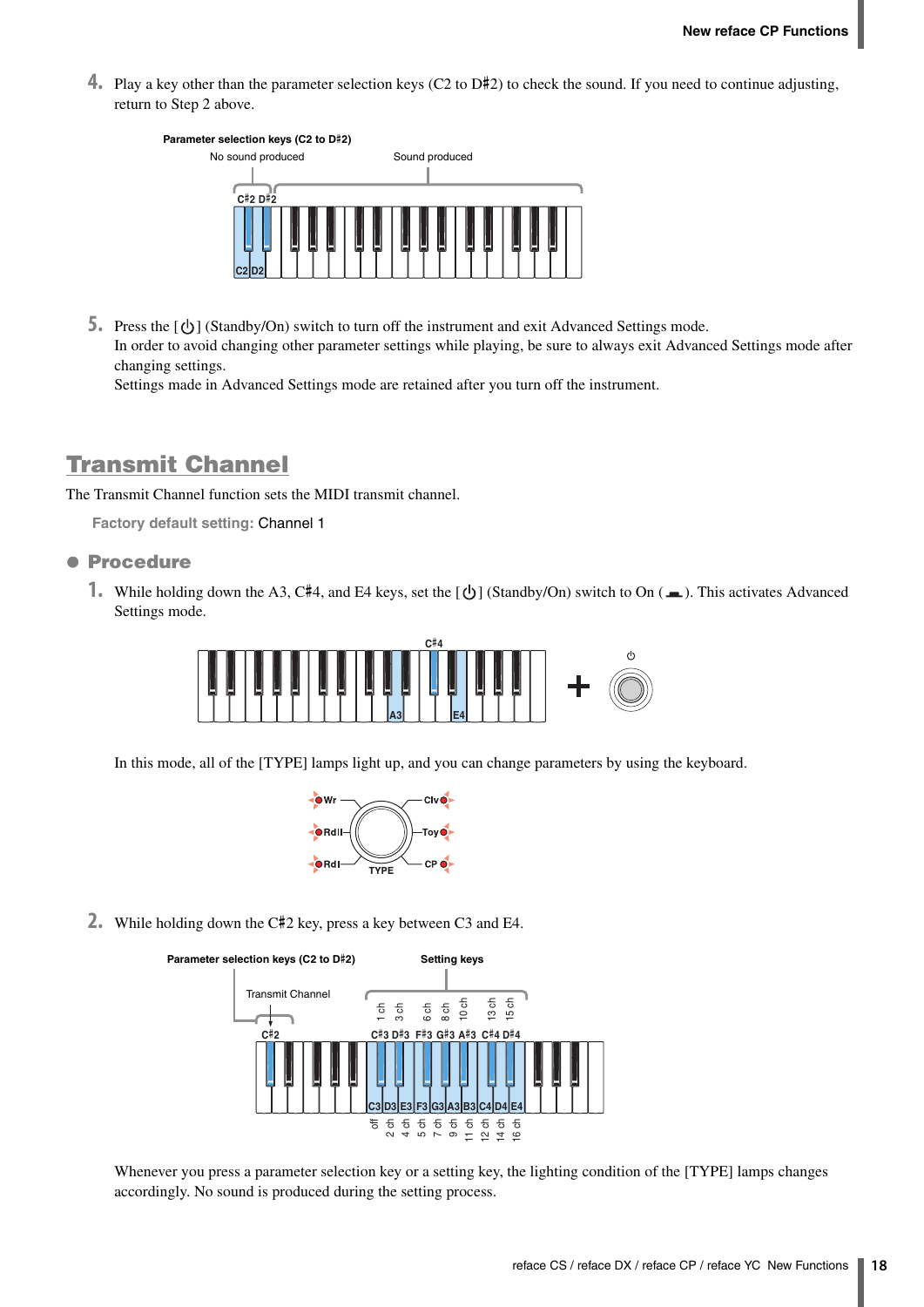**3.** Release the C#2 key and confirm that all of the [TYPE] lamps light up. This indicates that your setting has been saved.

#### **NOTICE**

Do not turn off the instrument until all of the [TYPE] lamps have lit up. Failure to observe this precaution can lead to data becoming corrupted.



**4.** Play a key other than the parameter selection keys (C2 to D#2) to check the sound. If you need to continue adjusting, return to Step 2 above.



**5.** Press the  $[\bigcirc]$  (Standby/On) switch to turn off the instrument and exit Advanced Settings mode. In order to avoid changing other parameter settings while playing, be sure to always exit Advanced Settings mode after changing settings.

Settings made in Advanced Settings mode are retained after you turn off the instrument.

## <span id="page-18-0"></span>Receive Channel

The Receive Channel function sets the MIDI receive channel(s).

**Factory default setting:** All

#### **• Procedure**

**1.** While holding down the A3, C#4, and E4 keys, set the  $[\langle \cdot \rangle]$  (Standby/On) switch to On ( $\blacksquare$ ). This activates Advanced Settings mode.



In this mode, all of the [TYPE] lamps light up, and you can change parameters by using the keyboard.

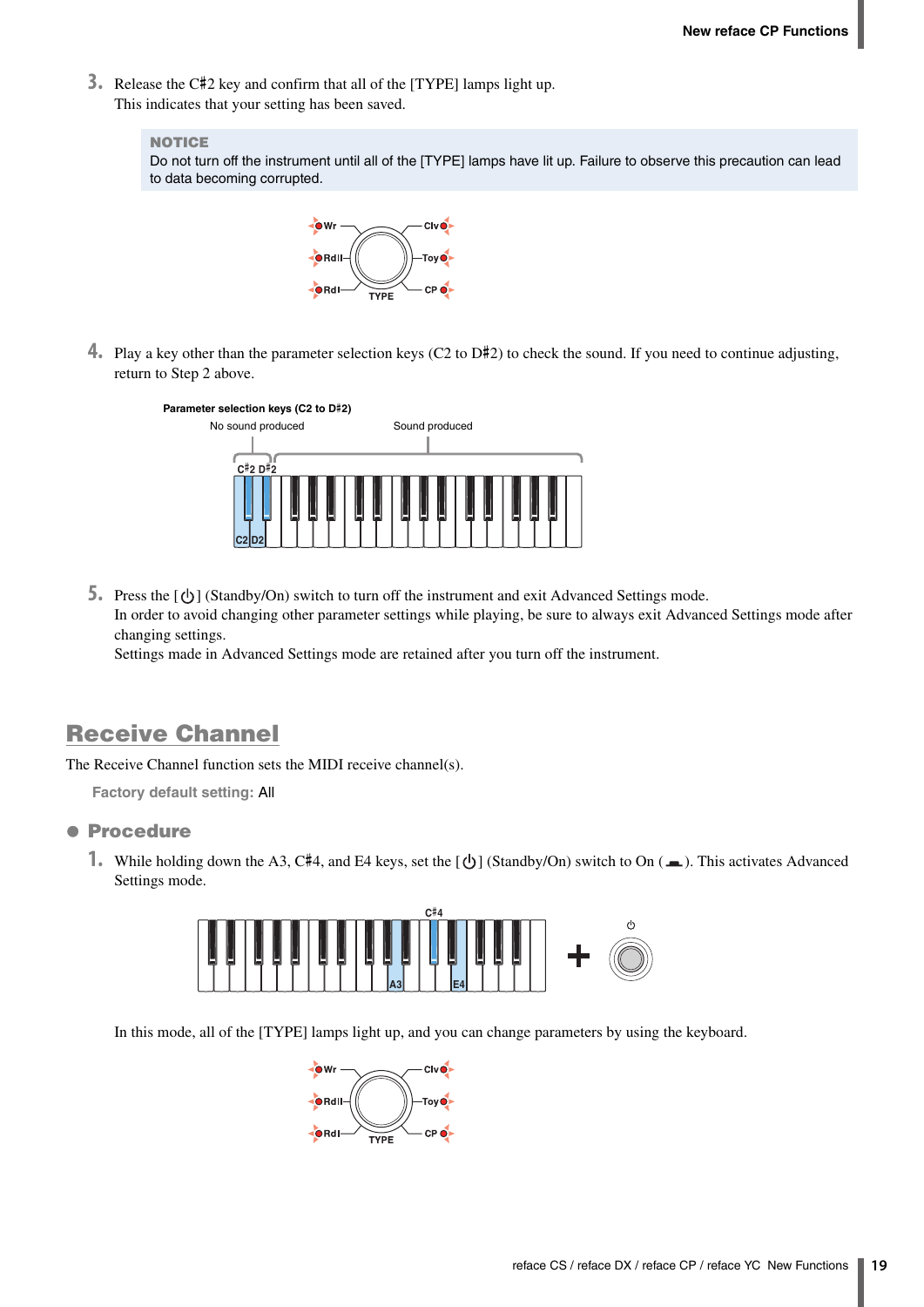**2.** While holding down the D#2 key, press a key between C3 and E4.



Whenever you press a parameter selection key or a setting key, the lighting condition of the [TYPE] lamps changes accordingly. No sound is produced during the setting process.

**3.** Release the D#2 key and confirm that all of the [TYPE] lamps light up. This indicates that your setting has been saved.

#### **NOTICE**

Do not turn off the instrument until all of the [TYPE] lamps have lit up. Failure to observe this precaution can lead to data becoming corrupted.



**4.** Play a key other than the parameter selection keys (C2 to D#2) to check the sound. If you need to continue adjusting, return to Step 2 above.



**5.** Press the  $[\Diamond]$  (Standby/On) switch to turn off the instrument and exit Advanced Settings mode.

In order to avoid changing other parameter settings while playing, be sure to always exit Advanced Settings mode after changing settings.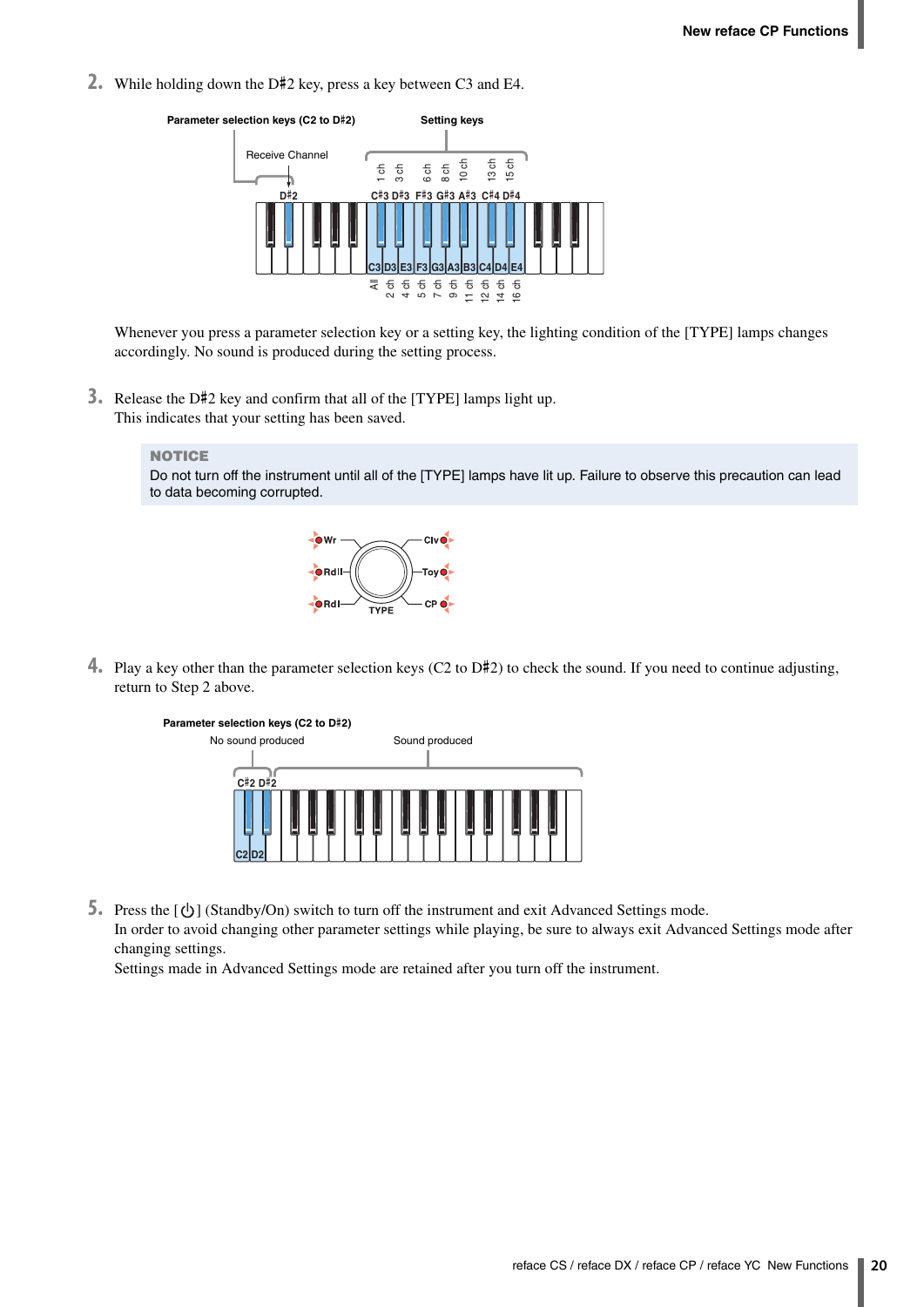# <span id="page-20-0"></span>New reface YC Functions

Yamaha has upgraded the reface YC firmware, adding the following new functions.

- • [Master Tuning](#page-20-1)
- • [Master Transpose](#page-22-0)
- • [Transmit Channel](#page-23-0)
- • [Receive Channel](#page-24-0)

In addition, when the rotary speed is FAST, you can now also switch to SLOW by moving the [ROTARY SPEED] lever up once.

## <span id="page-20-1"></span>Master Tuning

The Master Tuning function sets the tuning for the entire instrument (414.8 to 466.8 Hz). This can be very useful when you wish to tune your reface to the pitch of another instrument or a CD.

**Factory default setting:** 440.0 Hz

#### Setting to either 440.0 Hz or 442.0 Hz

**1.** While holding down the A3 key, set the  $[\bigcup]$  (Standby/On) switch to On ( $\blacksquare$ ).



Each time you perform this operation, the master tuning will toggle between 440.0 Hz and 442.0 Hz.

**Display when set**

| 440.0 Hz | The ROTARY SPEED lamps light up. |
|----------|----------------------------------|
| 442.0 Hz | The ROTARY SPEED lamps flash.    |

#### **• Adjusting in 0.2-Hz steps**

1. While holding down the A3, C#4, and E4 keys, set the [**b**] (Standby/On) switch to On (■). This activates Advanced Settings mode.



In this mode, all of the [WAVE] lamps light up, and you can change parameters by using the keyboard.

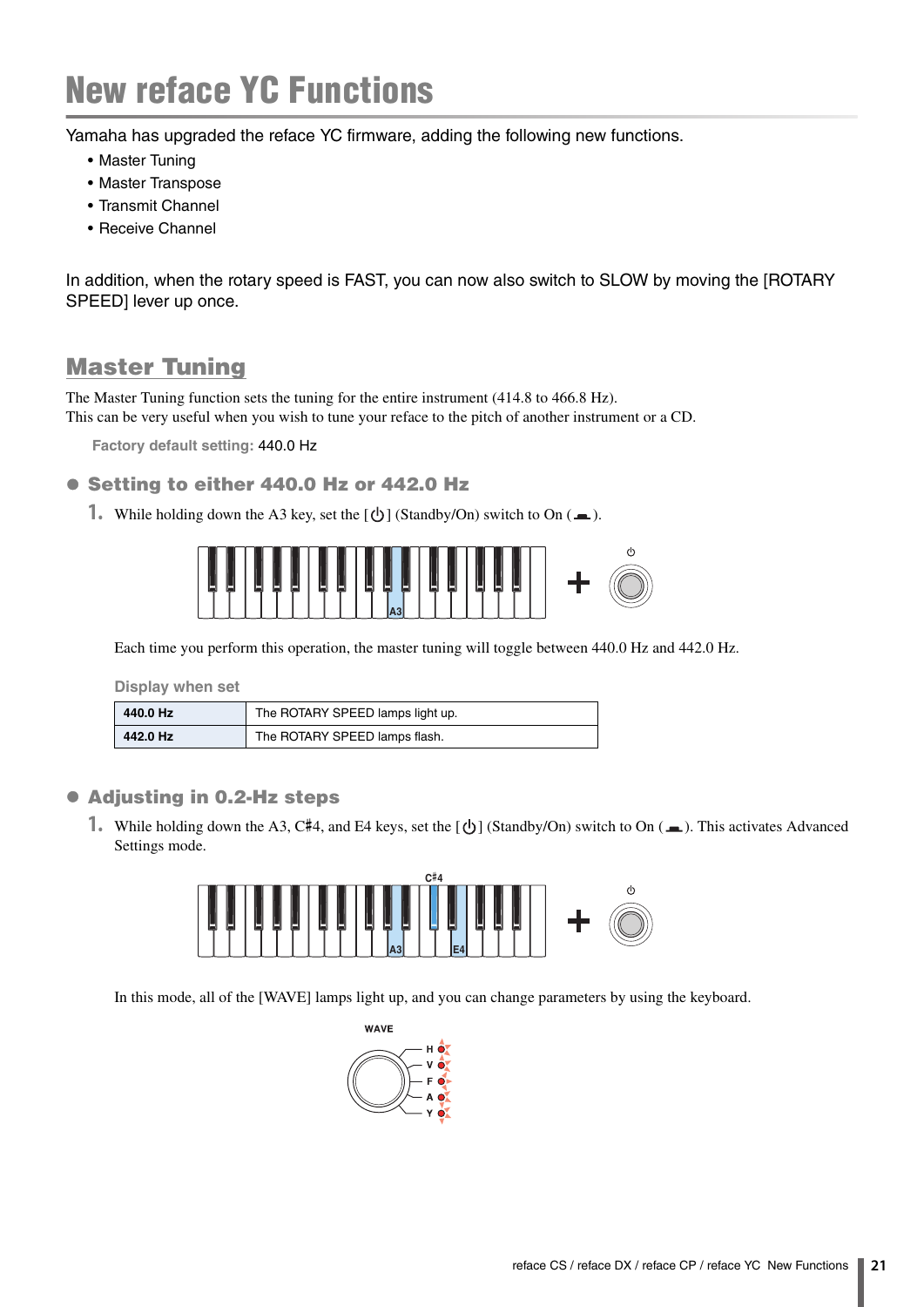- **2.** While holding down the C2 key, press a key between A#3 and C#4.
	- If, for example, you wish to raise the pitch by 1.00 Hz, press the  $C#4$  key five times while holding down the C2 key.



Whenever you press a parameter selection key or a setting key, the lighting condition of the [WAVE] lamps changes accordingly. No sound is produced during the setting process.

**3.** Release the C2 key and confirm that all of the [WAVE] lamps light up. This indicates that your setting has been saved.

#### **NOTICE**

Do not turn off the instrument until all of the [WAVE] lamps have lit up. Failure to observe this precaution can lead to data becoming corrupted.



**4.** Play a key other than the parameter selection keys (C2 to D#2) to check the sound. If you need to continue adjusting, return to Step 2 above.



**5.** Press the  $[\bigcirc]$  (Standby/On) switch to turn off the instrument and exit Advanced Settings mode. In order to avoid changing other parameter settings while playing, be sure to always exit Advanced Settings mode after changing settings.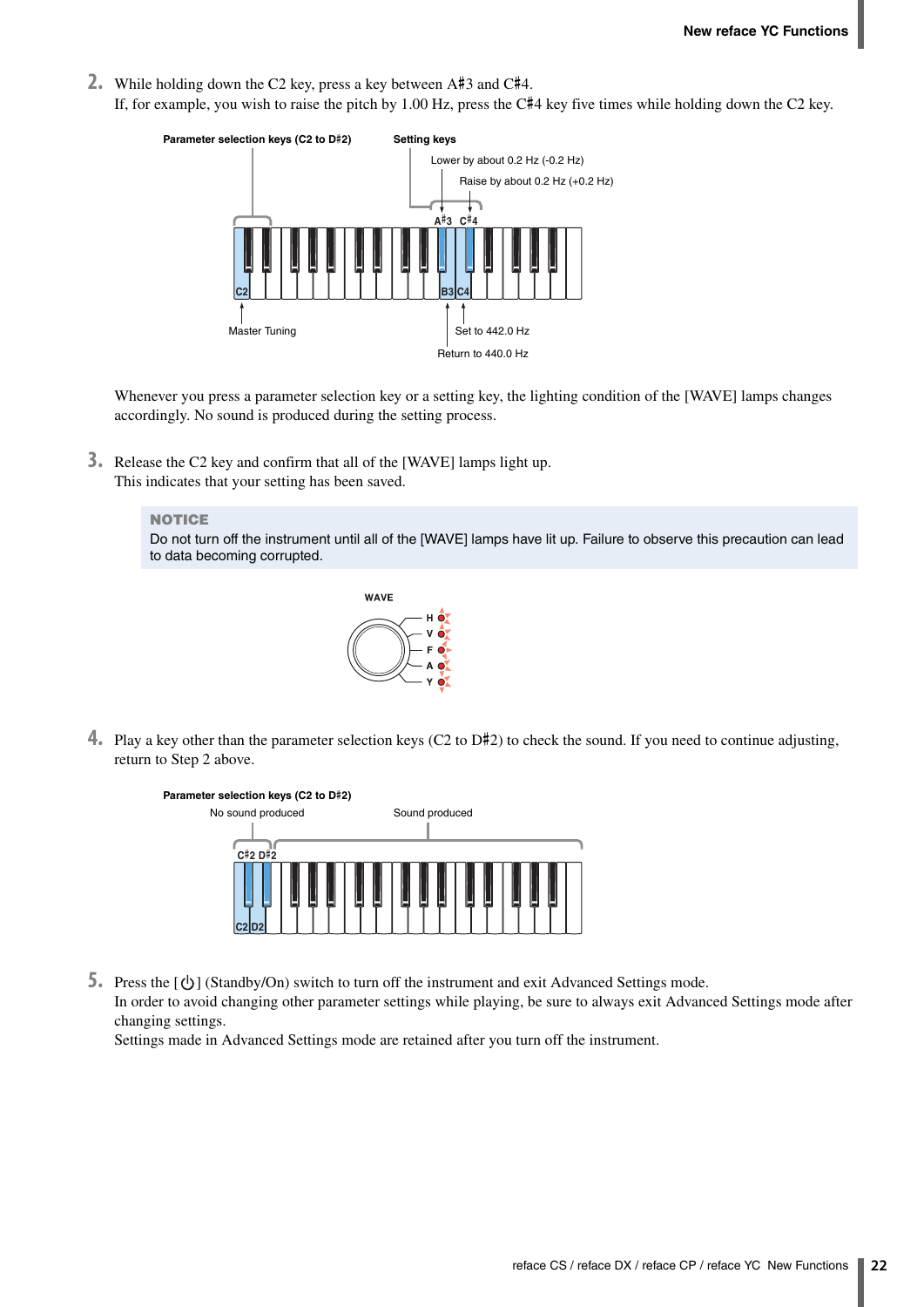## <span id="page-22-0"></span>Master Transpose

The Master Transpose function adjusts the sound produced by the keyboard in semitone units (where 12 semitones equals one octave).

This allows you to, for example, change the key of a song while still playing the same keys on the keyboard.

**Factory default setting:** 0

#### **• Procedure**

**1.** While holding down the A3, C#4, and E4 keys, set the [ $\bigcup$ ] (Standby/On) switch to On ( $\blacksquare$ ). This activates Advanced Settings mode.



In this mode, all of the [WAVE] lamps light up, and you can change parameters by using the keyboard.



**2.** While holding down the D2 key, press a key between C3 and C5.



Whenever you press a parameter selection key or a setting key, the lighting condition of the [WAVE] lamps changes accordingly. No sound is produced during the setting process.

**3.** Release the D2 key and confirm that all of the [WAVE] lamps light up. This indicates that your setting has been saved.

#### **NOTICE**

Do not turn off the instrument until all of the [WAVE] lamps have lit up. Failure to observe this precaution can lead to data becoming corrupted.

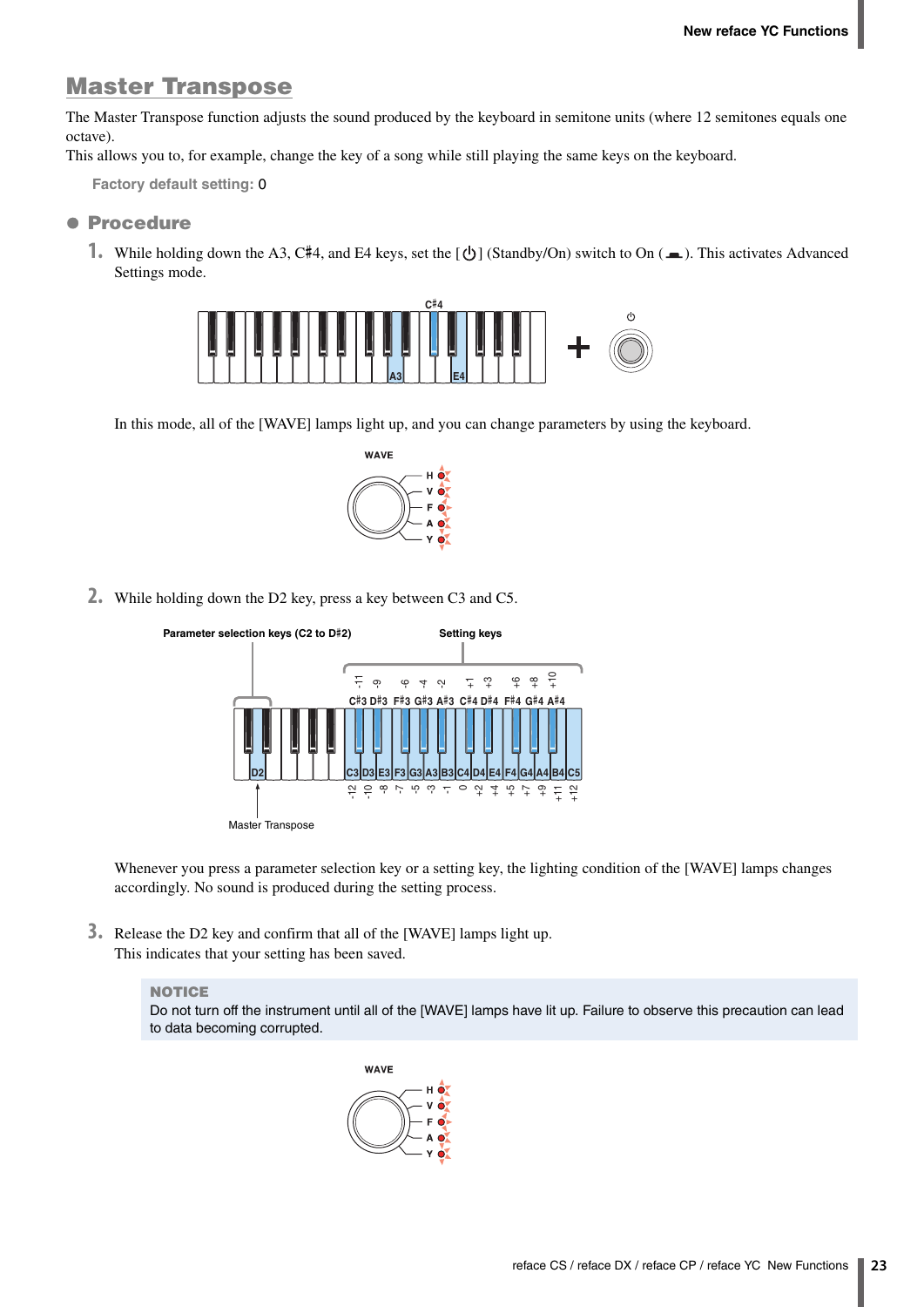**4.** Play a key other than the parameter selection keys (C2 to D#2) to check the sound. If you need to continue adjusting, return to Step 2 above.



**5.** Press the [ $\bigcup$ ] (Standby/On) switch to turn off the instrument and exit Advanced Settings mode. In order to avoid changing other parameter settings while playing, be sure to always exit Advanced Settings mode after changing settings.

Settings made in Advanced Settings mode are retained after you turn off the instrument.

## <span id="page-23-0"></span>Transmit Channel

The Transmit Channel function sets the MIDI transmit channel.

**Factory default setting:** Channel 1

#### **• Procedure**

**1.** While holding down the A3, C#4, and E4 keys, set the  $\left[\bigcup\right]$  (Standby/On) switch to On ( $\blacksquare$ ). This activates Advanced Settings mode.



In this mode, all of the [WAVE] lamps light up, and you can change parameters by using the keyboard.



**2.** While holding down the C#2 key, press a key between C3 and E4.



Whenever you press a parameter selection key or a setting key, the lighting condition of the [WAVE] lamps changes accordingly. No sound is produced during the setting process.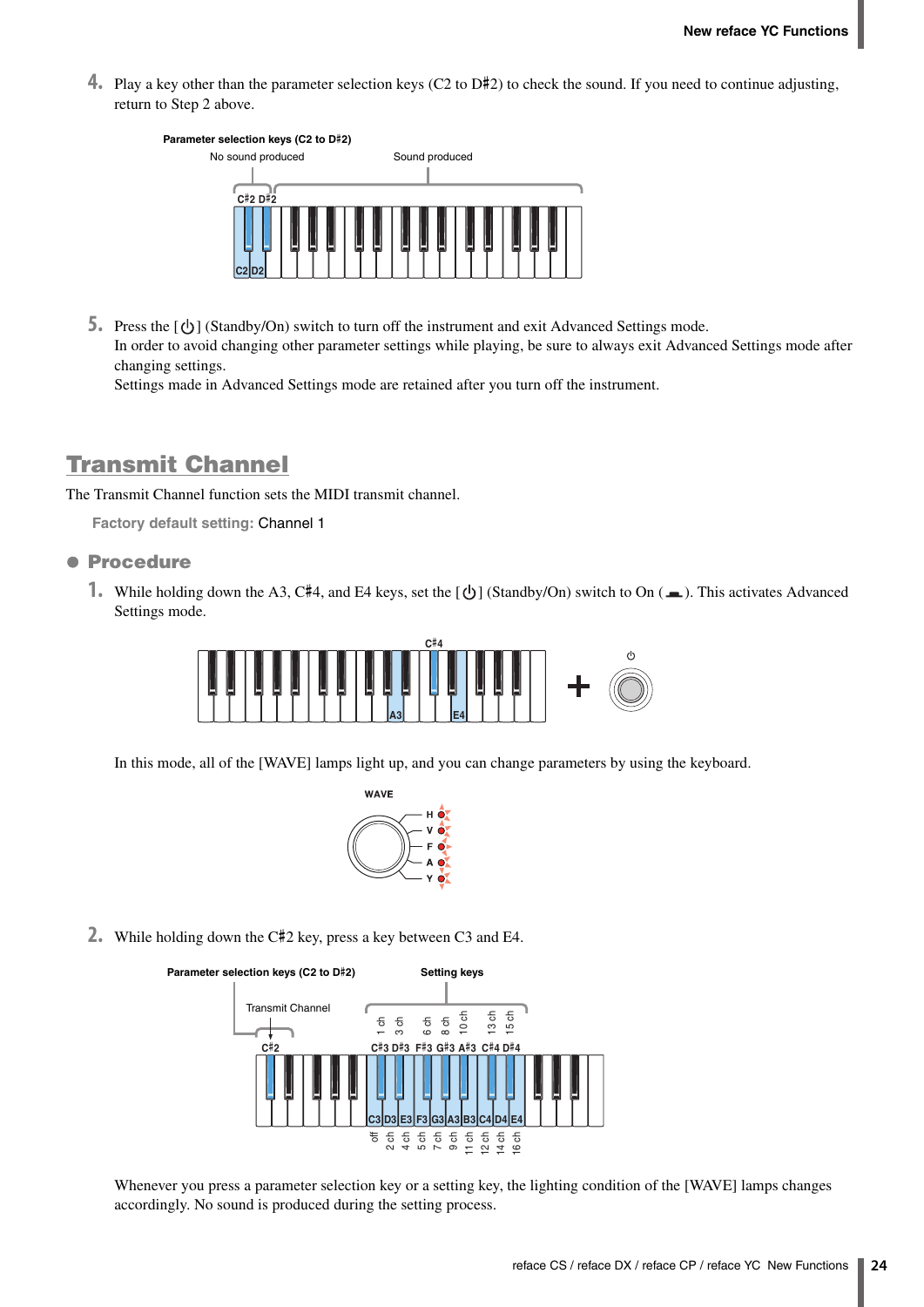**3.** Release the C#2 key and confirm that all of the [WAVE] lamps light up. This indicates that your setting has been saved.

#### **NOTICE**

Do not turn off the instrument until all of the [WAVE] lamps have lit up. Failure to observe this precaution can lead to data becoming corrupted.



**4.** Play a key other than the parameter selection keys (C2 to D#2) to check the sound. If you need to continue adjusting, return to Step 2 above.



**5.** Press the  $[\langle \cdot \rangle]$  (Standby/On) switch to turn off the instrument and exit Advanced Settings mode. In order to avoid changing other parameter settings while playing, be sure to always exit Advanced Settings mode after changing settings.

Settings made in Advanced Settings mode are retained after you turn off the instrument.

## <span id="page-24-0"></span>Receive Channel

The Receive Channel function sets the MIDI receive channel(s).

**Factory default setting:** All

#### **• Procedure**

**1.** While holding down the A3, C#4, and E4 keys, set the  $\left[\bigcup\right]$  (Standby/On) switch to On ( $\blacksquare$ ). This activates Advanced Settings mode.



In this mode, all of the [WAVE] lamps light up, and you can change parameters by using the keyboard.

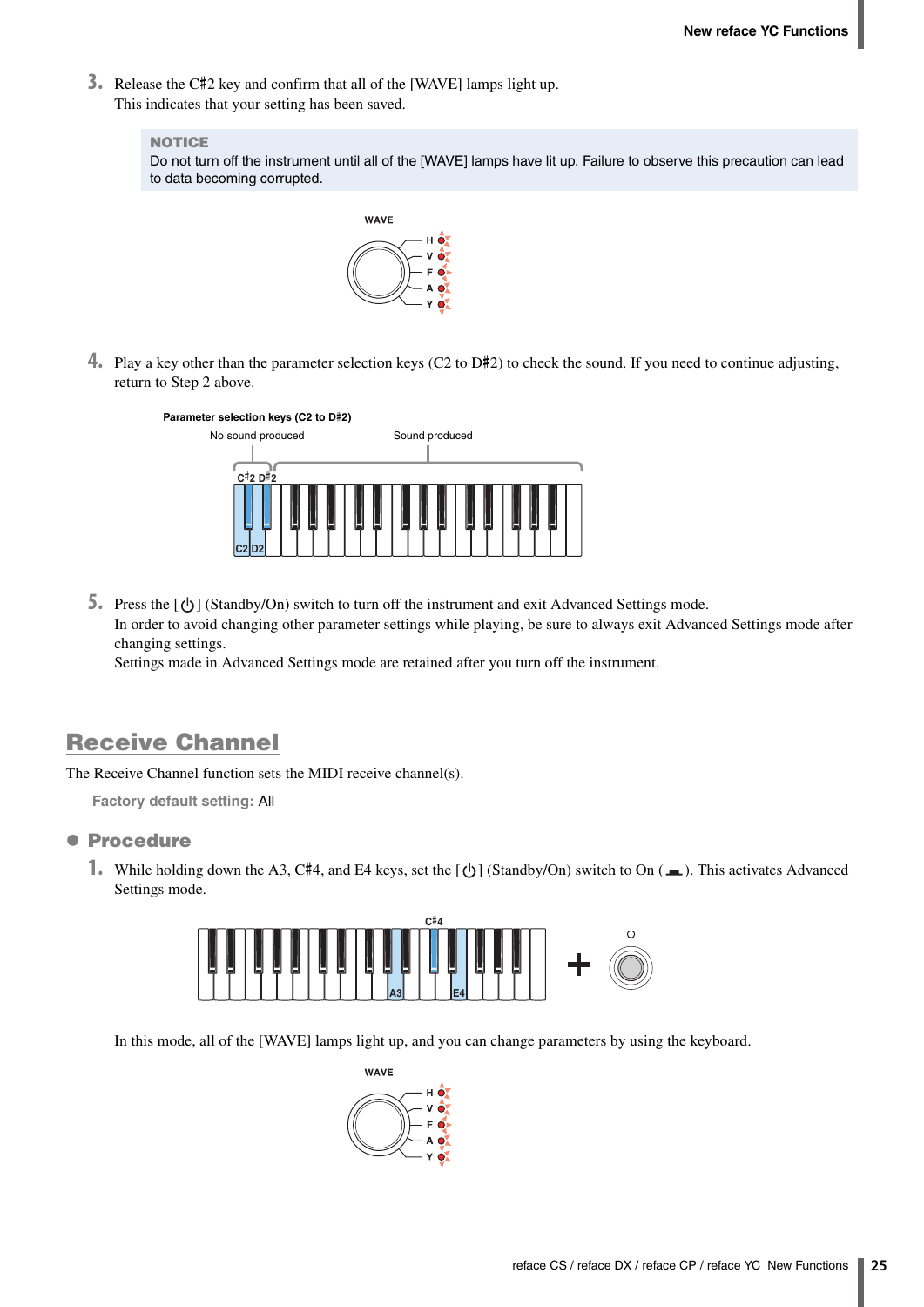**2.** While holding down the D#2 key, press a key between C3 and E4.



Whenever you press a parameter selection key or a setting key, the lighting condition of the [WAVE] lamps changes accordingly. No sound is produced during the setting process.

**3.** Release the D#2 key and confirm that all of the [WAVE] lamps light up. This indicates that your setting has been saved.

#### **NOTICE**

Do not turn off the instrument until all of the [WAVE] lamps have lit up. Failure to observe this precaution can lead to data becoming corrupted.



**4.** Play a key other than the parameter selection keys (C2 to D#2) to check the sound. If you need to continue adjusting, return to Step 2 above.



**5.** Press the  $[\bigcirc]$  (Standby/On) switch to turn off the instrument and exit Advanced Settings mode. In order to avoid changing other parameter settings while playing, be sure to always exit Advanced Settings mode after changing settings.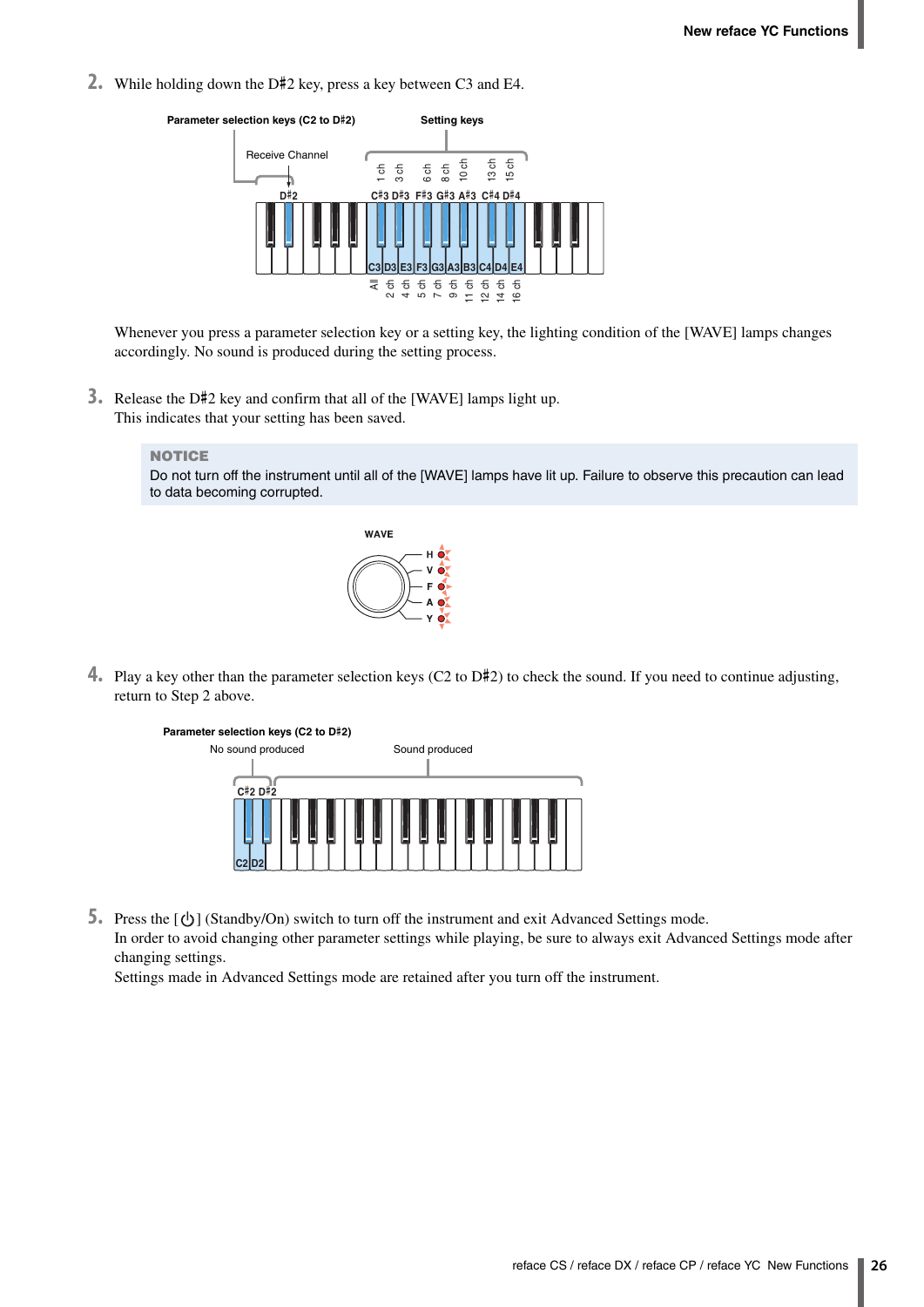## <span id="page-26-1"></span><span id="page-26-0"></span>**Keyboard Settings**

Various settings can be made by pressing the  $[\bigcirc]$  (Standby/On) switch while holding down a specific key on the keyboard. If the instrument is turned on, you will need to turn it off once to make settings in this way.

Each setting is toggled on and off, etc. whenever this procedure is carried out. However, when you have set the Auto Power-Off function to off (disabled), you will need to do a Factory Reset in order to turn in back on (enabled). Keyboard settings are retained when the instrument is turned off.



On the reface DX, these settings can also be made by using the [FUNCTION] button. For details, refer to "Functions of Front Panel Components" for the reface DX in the Owner's Manual.